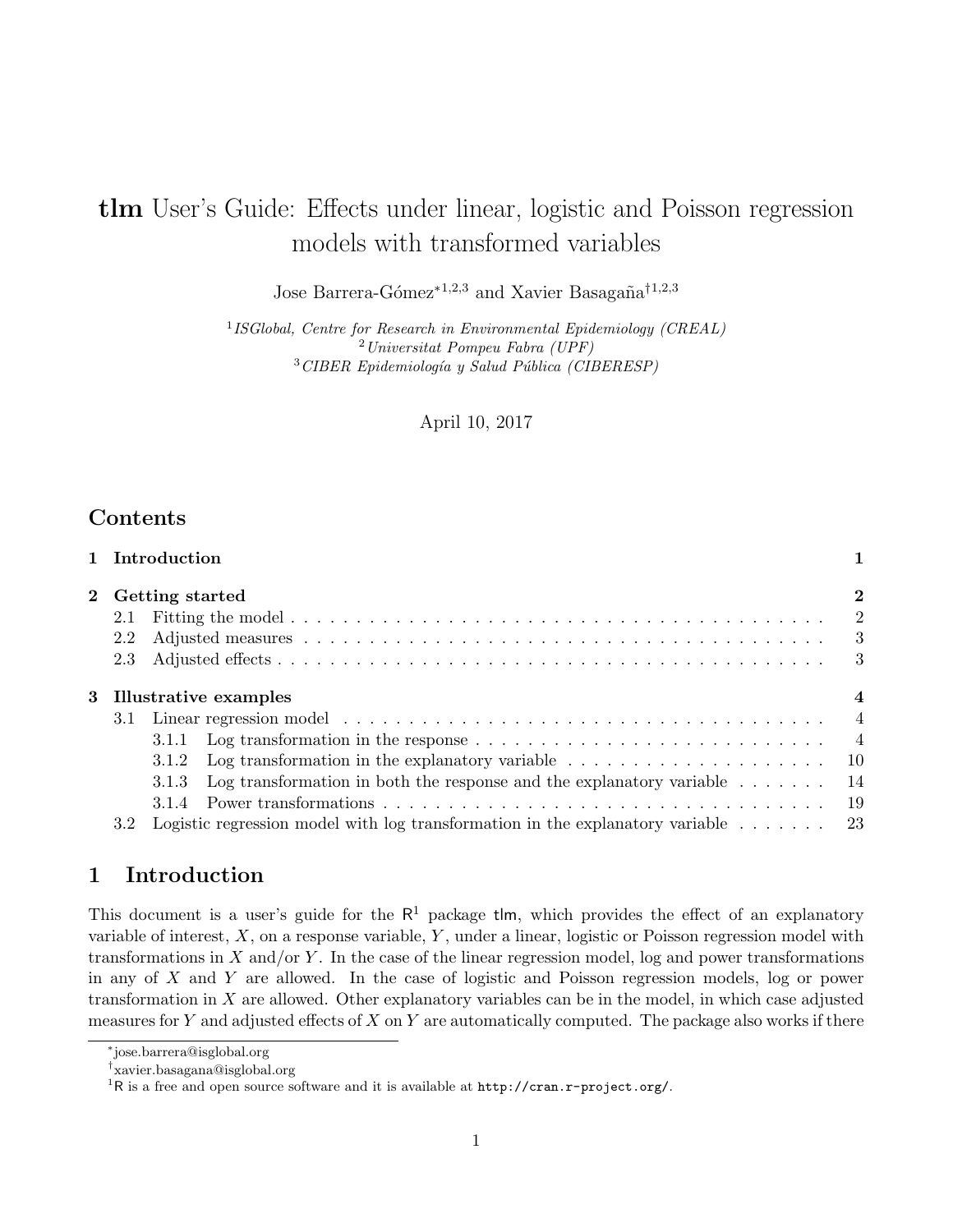is no transformation. The package provides both numerical and graphical outputs as well as information on interpreting results. The methodology is described in the manuscript [1], whose illustrative examples, among others, are reproduced here.

# 2 Getting started

Start an R session and load the package by typing

library(tlm)

If needed, this user's guide can be recovered by typing

vignette("tlm")

You can get a brief overview of the package by typing

```
help(package = "tlm")
```
### 2.1 Fitting the model

The first step is to fit the model in the transformed space (i.e., considering that Y and X are already transformed, if any transformation is assumed). This is performed by the function tlm. We can get information on this function using the help:

### ?tlm

The main arguments of the function tlm are:

- y: the response variable.
- x: the explanatory variable of interest.
- z: additional explanatory variables in the model. The default value is "none". For a single variable, we need to write just the name of the variable (unquoted); for more than one variable, the names should be passed unquoted and separated by the plus sign (e.g.,  $z = x2 + x3 + x4$ ); in the case of including the remaining variables in data, use just a period (.). No interaction terms are allowed.
- family: the model family. It can be gaussian, for linear regression (default); binomial, for logistic regression with logit link, o poisson, for Poisson regression.
- data: a data.frame containing the variables y, x and those in z, if any.
- ypow and xpow: the power transformations assumed in y and x, respectively. The value 1 (default) means no transformation; the value 0 means log transformation.

We can use the method summary to obtain information on the fitted model. As a result of a call to the function tlm, we obtain an object of class "tlm" which can be passed to the functions MY and effect in order to obtain adjusted measures and effects, respectively, as we will see in next sections.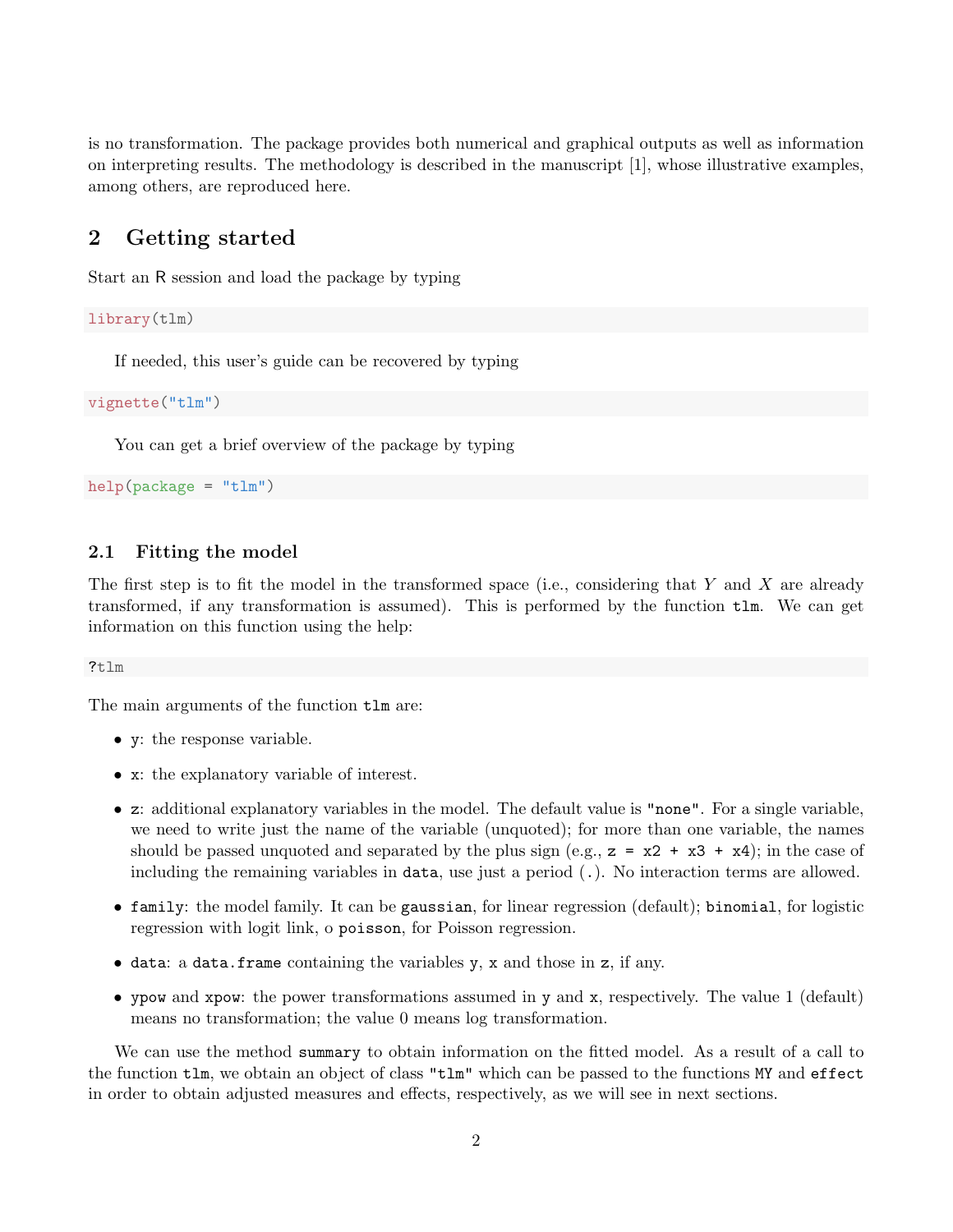### 2.2 Adjusted measures

Once the model has been fitted with the function tlm, the resulting object can be passed to the function MY, which provides measures of the response variable for given values of the explanatory variable. If the model contains other explanatory variables, then adjusted measures are automatically computed. These adjusted measures are obtained by setting the remaining explanatory variables in the model at their means. We can get information on this function using the help:

### ?MY

The main arguments of the function MY are:

- object: an object of class "tlm", the result of a call to the function tlm.
- x: the value(s) of the explanatory variable of interest for which the expected measure of the response variable should be computed.
- npoints: if x is not provided, the number of points where the measure should be computed. Default is 10.
- space: the space of the variables in which measures should be computed. It can be "original" (default) or "transformed".
- level: the confidence level for measures. Default is 0.95.

The function MY automatically provides the unit of the measure (mean, geometric mean, median, probability or logodds, depending on the case).

In addition, the method plot provides, for an object of class "tlm", a graphical representation of adjusted measures. The argument type of the method plot controls whether the plot should be shown in the original space ("original", default) or in the transformed space ("transformed"). The method plot automatically labels the  $Y$  axis with the appropriate names of the measure. Using the value "space = diagnosis" provides a diagnostics plot.

### 2.3 Adjusted effects

The fitted model can be passed to the function effect in order to obtain the effect of  $X$  on  $Y$  in the original space of the variables, adjusted for those variables in z, if any. We can get information on this function using the help:

### ?effect

The main arguments of the function effect are:

- object: an object of class "tlm", the result of a call to the function tlm.
- x1: the value(s) of the explanatory variable where the effect should be computed.
- x2: the alternative value(s) of the explanatory variable (changing from x1) for which the effect should be computed.
- c: the additive change in the explanatory variable.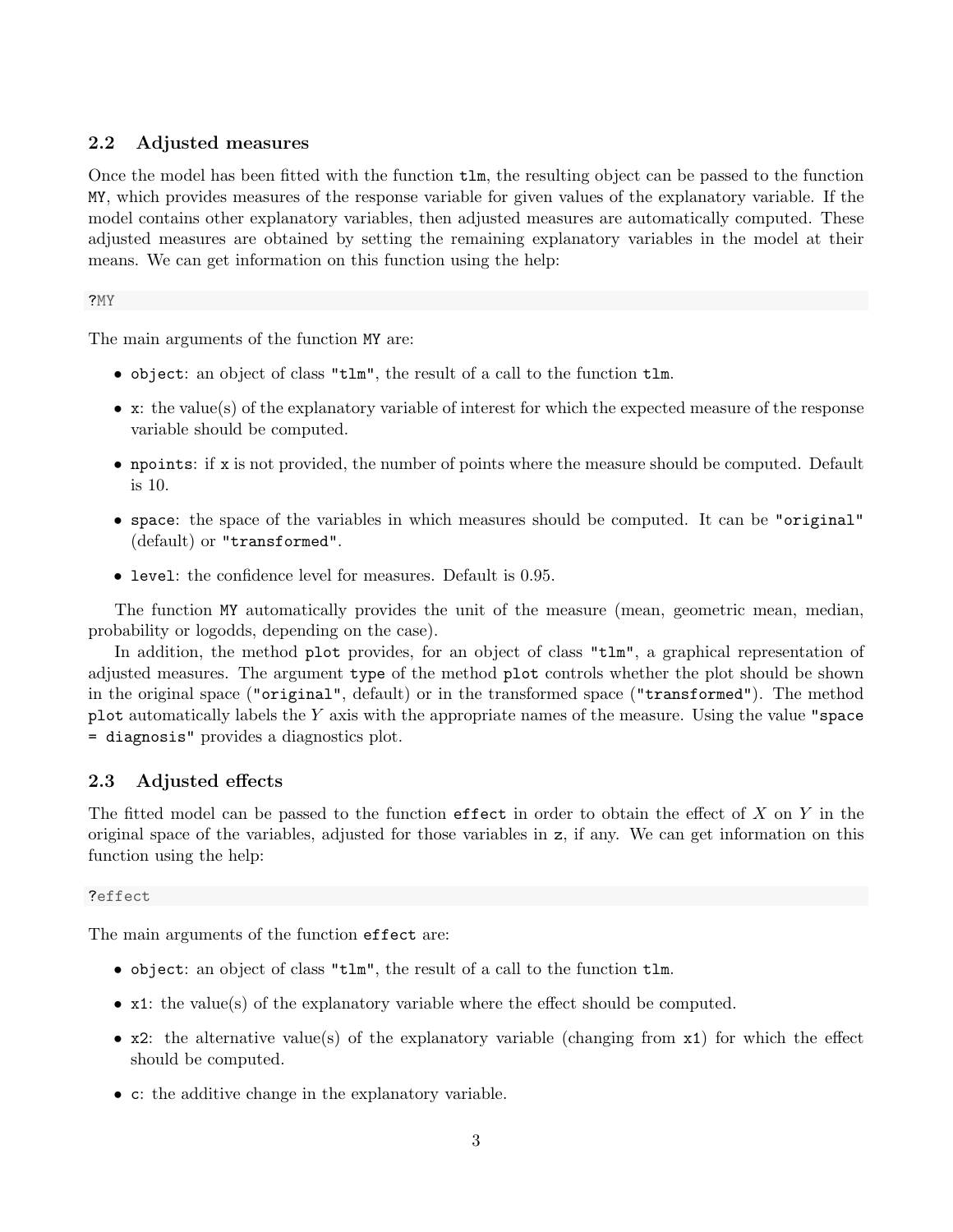- q: the multiplicative change in the explanatory variable.
- r: the percent change in the explanatory variable.
- npoints: the number of points where the effect should be computed.
- level: the confidence level for the effect.

In order to compute effects, the change in the explanatory variable should be characterized. It can be done in several ways. For instance, providing: (1)  $x1$  and  $x2$ ; (2)  $x1$  and one of c, q or r; (3)  $x1$ , npoints and one of c, q or r. Only one of the arguments c, q or r is used, prevailing c and then q. If no enough arguments are passed, the interquartile range will be considered and a summary effect should be computed, if it exists. If the explanatory variable is categorical, then the effect is computing for a change between the reference level and each of the remaining levels of the explanatory variable. Confidence intervals are computed by transforming the endpoints of the intervals in the transformed scale when it is possible, while non-parametric bootstrap is used otherwise. The function effect automatically provides the unit of the effect measure (mean, geometric mean, median or odds ratio, depending on the case).

In addition, the function effectInfo provides information on interpreting the effect (use ?effectInfo for further details).

### 3 Illustrative examples

### 3.1 Linear regression model

#### 3.1.1 Log transformation in the response

Consider the evaluation of the association between the intima media thickness of the carotid artery (IMT), measured in mm,  $Y$ , and age, in years,  $X$ . Variable  $Y$  was log transformed to achieve normality. The imt data were simulated to emulate true data pattern observed in a real study [2].

First, we can load data and see its first rows and a summary:

```
data(imt)
dim(imt)
## [1] 2784 3
head(imt)
## age imt logimt
## 1 53 0.6588690 -0.41723048
## 2 67 0.9215614 -0.08168583
## 3 57 0.9539836 -0.04710877
## 4 55 0.7226028 -0.32489555
## 5 73 0.7406030 -0.30029063
## 6 57 0.7638349 -0.26940367
summary(imt)
```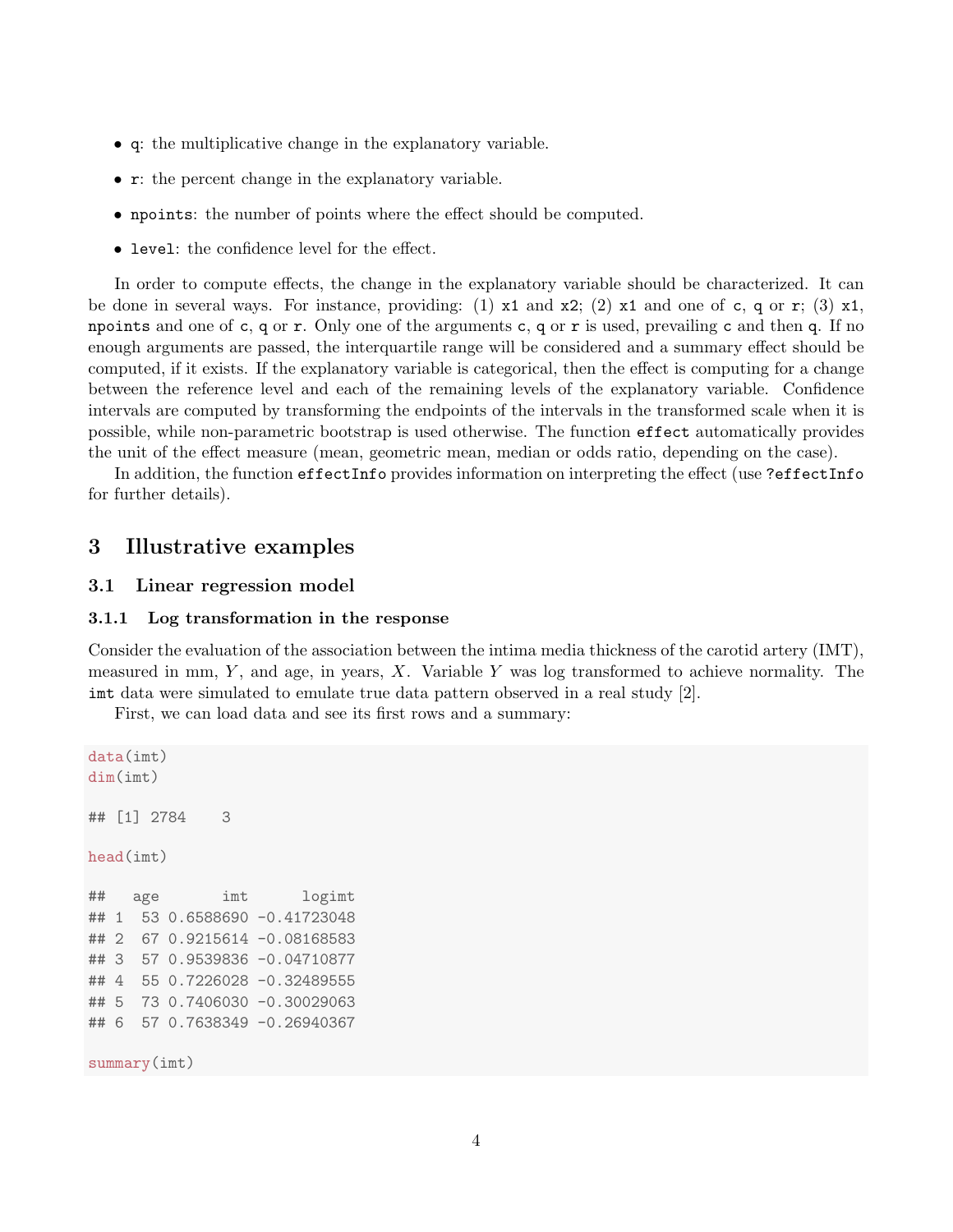|    |                     | $\#$ # age | imt             | logimt            |
|----|---------------------|------------|-----------------|-------------------|
| ## | Min. :32.00         |            | Min. : 0.3755   | Min. :- 0.9794    |
|    | ## 1st Qu.:51.00    |            | 1st Qu.: 0.6307 | 1st Qu.: -0.4609  |
|    | ## Median :59.00    |            | Median :0.7257  | Median $:-0.3206$ |
|    | ## Mean :58.48      |            | Mean : 0.7420   | Mean :- 0.3196    |
|    | ## 3rd Qu.:66.00    |            | 3rd Qu.:0.8324  | 3rd Qu.: - 0.1834 |
|    | $\#$ # Max. : 86.00 |            | Max. : 1.5788   | Max. : 0.4567     |

Further information about data is available with the help function, ?imt.

Suppose that we are interested in the effect of age on IMT, under a linear regression model with log transformation in the response variable, IMT. The model can be fitted as follows:

modimt  $\le$  tlm(y = logimt, x = age, data = imt, ypow = 0)

where yow = 0 indicates that the response variable is already log transformed. Note that we have not set the family since default family is Gaussian. The fitted model results in:

```
modimt
##
## Linear regression fitted model in the transformed space
## -------------------------------------------------------
##
## Transformations:
## In the response variable: log
##
## Call:
## lm(formula = logimt \tilde{ }</math> age, data = imt)##
## Coefficients:
## (Intercept) age
## -0.877692 0.009543
```
Further information on the fitted model is available using the method summary:

summary(modimt) ## ## Linear regression fitted model in the transformed space ## ------------------------------------------------------- ## ## Transformations: ## In the response variable: log ## ## Call: ## lm(formula = logimt " age, data = imt)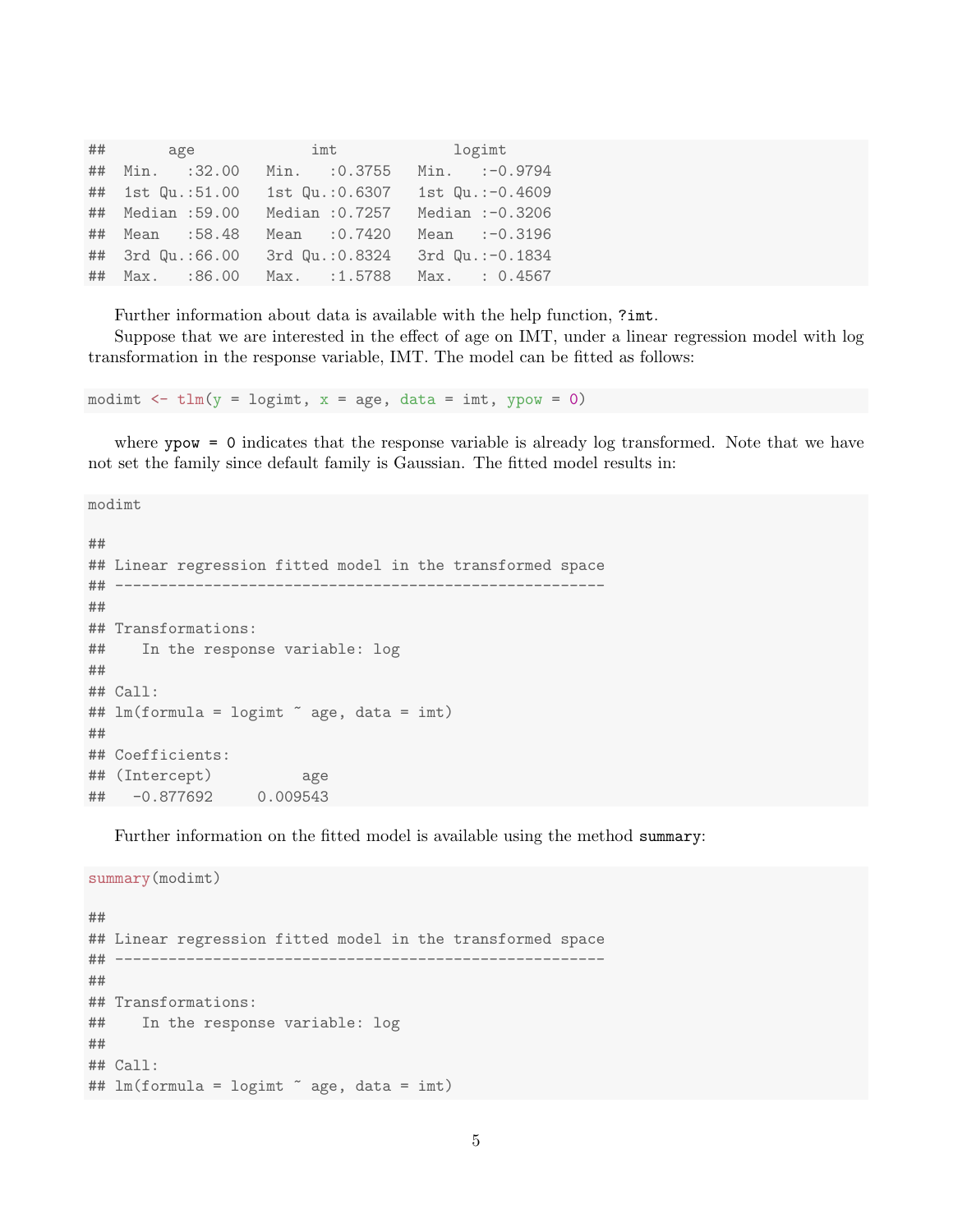```
##
## Residuals:
## Min 1Q Median 3Q Max
## -0.57891 -0.11792 0.00142 0.11879 0.61968
##
## Coefficients:
## Estimate Std. Error t value Pr(>|t|)
## (Intercept) -0.8776919 0.0183979 -47.71 <2e-16 ***
## age 0.0095433 0.0003093 30.86 <2e-16 ***
## ---
## Signif. codes: 0 '***' 0.001 '**' 0.01 '*' 0.05 '.' 0.1 ' ' 1
##
## Residual standard error: 0.1778 on 2782 degrees of freedom
## Multiple R-squared: 0.255,Adjusted R-squared: 0.2547
## F-statistic: 952.2 on 1 and 2782 DF, p-value: < 2.2e-16
```
A numerical representation of the relationship between age and IMT is available using the function MY. As default, the measure of the response variable is computed in 10 points along the range of the explanatory variable:

MY(modimt) ## ## Estimated adjusted geometric mean of the response variable in the original space: ## ## X geomMean(Y) lower95% upper95% ## 1 32 0.5642233 0.5545100 0.5741068 ## 2 38 0.5974736 0.5891267 0.6059388 ## 3 44 0.6326834 0.6257680 0.6396752 ## 4 50 0.6699681 0.6643811 0.6756020 ## 5 56 0.7094501 0.7046577 0.7142750 ## 6 62 0.7512587 0.7460592 0.7564945 ## 7 68 0.7955312 0.7885807 0.8025430 ## 8 74 0.8424128 0.8327802 0.8521567 ## 9 80 0.8920571 0.8791028 0.9052023 ## 10 86 0.9446270 0.9278224 0.9617360

The number of points can be set using npoints:

```
MY(modimt, npoints = 3)
##
## Estimated adjusted geometric mean of the response variable in the original space:
##
## X geomMean(Y) lower95% upper95%
## 1 32 0.5642233 0.5545100 0.5741068
```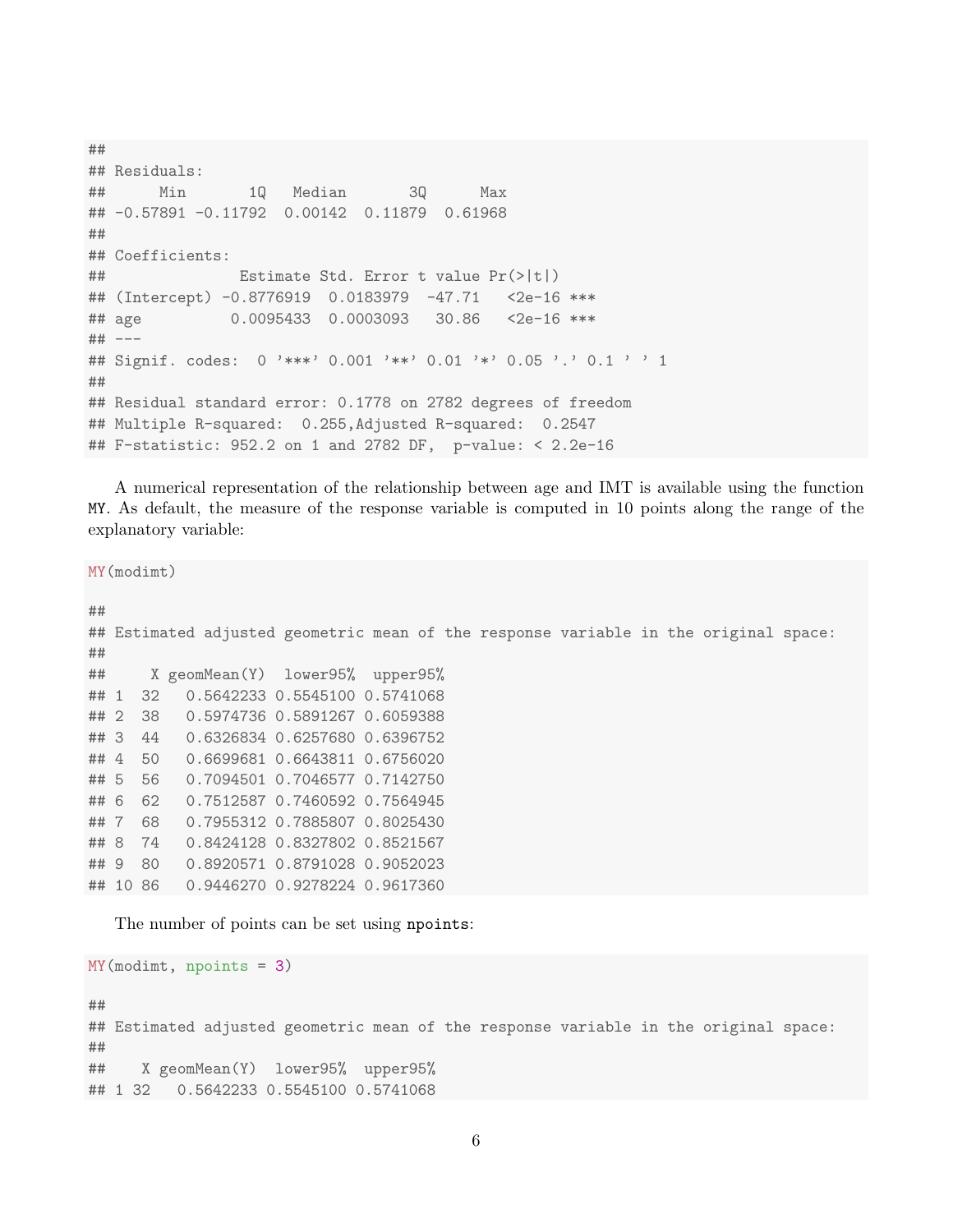## 2 59 0.7300552 0.7252407 0.7349016 ## 3 86 0.9446270 0.9278224 0.9617360

We can also choose a specific set of values of the explanatory variable for which the measure of the response variable should be computed. For instance, the first and third quartile:

```
q13 \leftarrow quantile(imt$age, probs = c(1, 3)/4)
MY(modimt, x = q13)##
## Estimated adjusted geometric mean of the response variable in the original space:
##
## X geomMean(Y) lower95% upper95%
## 1 51 0.6763924 0.6709922 0.6818362
## 2 66 0.7804912 0.7742493 0.7867834
```
Measures can also be computed in the transformed space:

 $MY(modimt, x = q13, space = "transformed")$ 

## ## Estimated adjusted mean of the response variable in the transformed space: ## ## X mean(log(Y)) lower95% upper95% ## 1 51 -0.3909818 -0.3989978 -0.3829659 ## 2 66 -0.2478318 -0.2558614 -0.2398023

A graphical representation of the relationship between age and IMT is available using the method plot. For instance, the two following instructions provide left and right plots in Figure 1, respectively:

```
plot(modimt, type = "transformed", observed = T, xname = "Age (years)", yname = "IMT")
plot(modimt, observed = T, xname = "Age (years)", yname = "IMT (mm)")
```
The argument observed controls whether observations are shown in the plot (default is FALSE). Further information on the usage of the method plot is available using ?tlm.

Diagnostics plot as in Figure 2 can be obtained with the following instruction:

plot(modimt, type = "diagnosis")

The function effectInfo provides information on interpreting the relationship between age  $(X)$  and IMT  $(Y)$ :

effectInfo(modimt)

#### ##

## The effect of X on Y can be summarized with a single number as follows: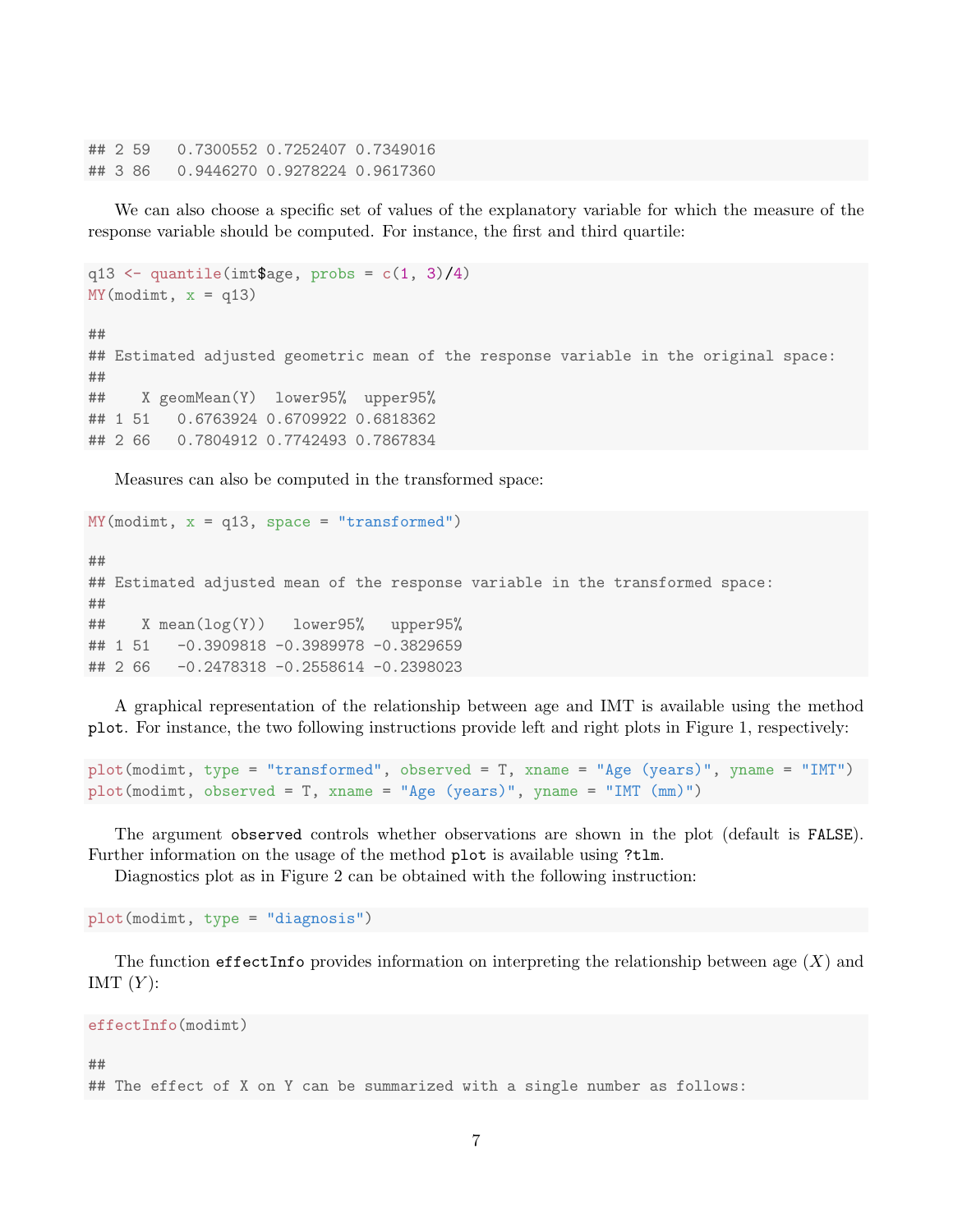

Figure 1: Mean of log of IMT (left) and geometric mean (or median) of IMT (right) as a function of the age. Dashed lines represent 95% confidence intervals for the measure.

```
####Change in X: additive of c units
##Type of effect on Y: percent change in the geometric mean of Y
##- Effect size: 100 * [exp(c * beta) - 1]\%##beta coefficient estimate:
####Estimate
                     Std. Error t value
                                              Pr(>\vert t \vert)## age 0.009543334 0.0003092751 30.8571 4.531758e-180
#### Further details can be obtained using effect().
```
Thus, we can see that, in this case, if we use additive changes in  $X$  and percent (or multiplicative) changes in the geometric mean of  $Y$ , a summary effect can be obtained, which is independent of the value of  $X$  for which the effect is computed.

The function effect provides as default the expected change in IMT for an additive change in age equal to the interquartile range:

```
effect(modimt)
#### Computing effects...
##
```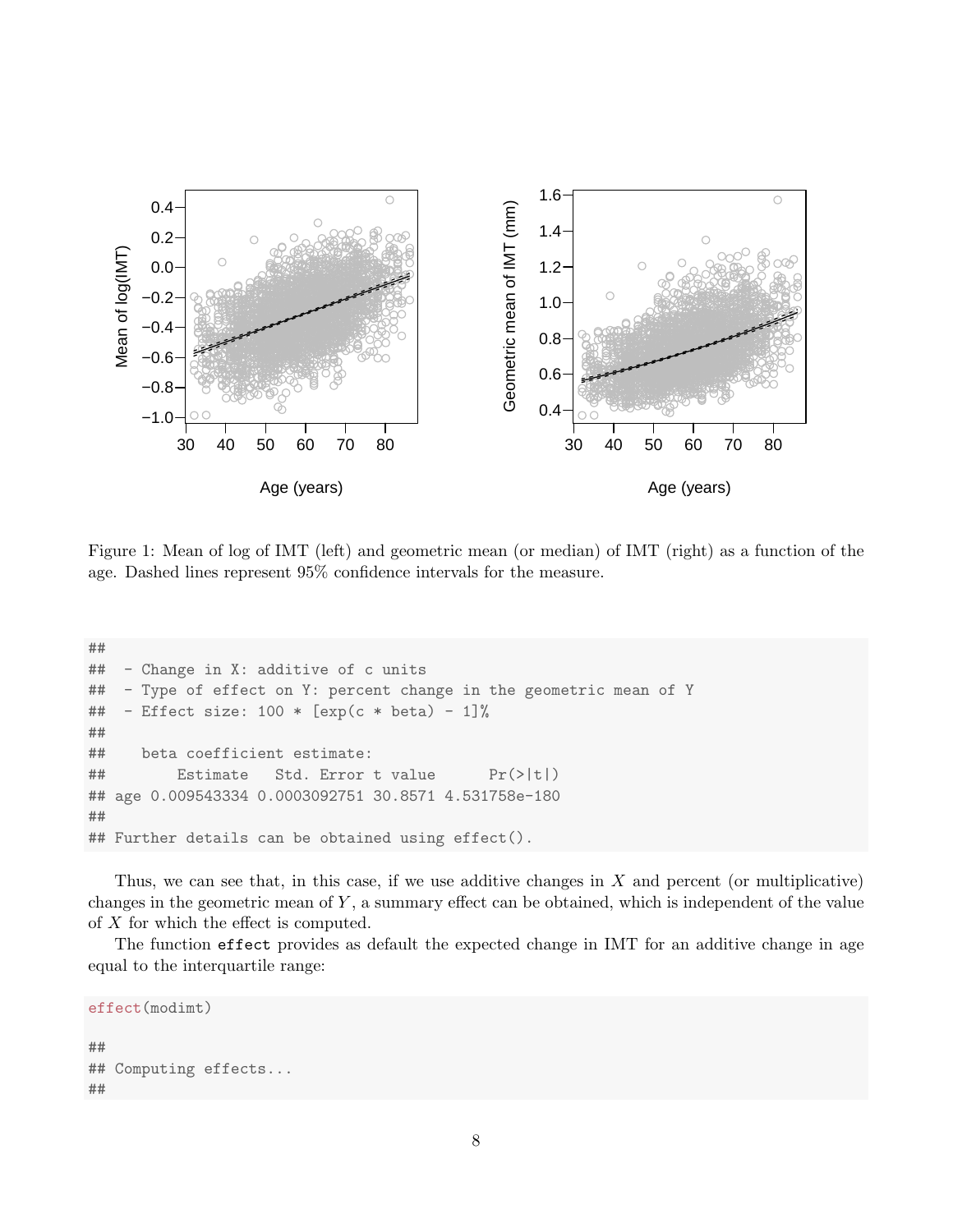

Figure 2: Diagnostics plot for the model modimt.

## Adjusted percent change in the geometric mean of the response variable ## for a 'c' units additive change in the explanatory variable equivalent ## to the interquartile range:  $##$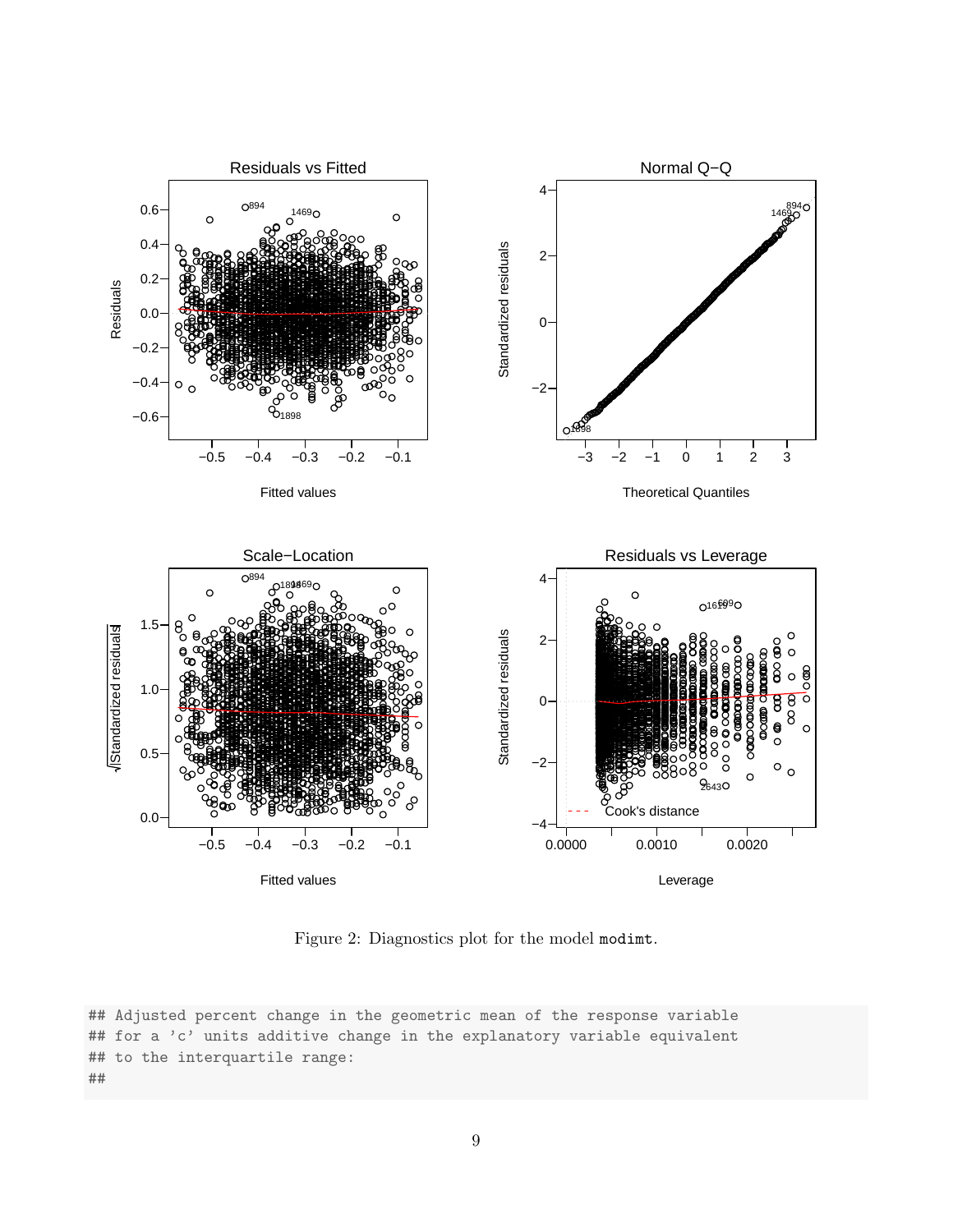## c Estimate lower95% upper95% ## 1 15 15.39029 14.3454 16.44472 ## ## For further information on interpreting the effect use effectInfo().

Other measures of effects can be obtained. For instance, we may be interested in a difference of (geometric) means when changing age across the first quartile, the median and the third quartile:

```
q123 <- quantile(imt$age, probs = 1:3/4) # quartiles
effect(modimt, x1 = q123)##
## Computing effects...
##
## Adjusted change in the geometric mean of the response variable when the
## explanatory variable changes from x1 to x2 (confidence interval for the
## difference change based on 999 bootstrap samples):
##
## x1 x2 EstimateDiff lower95% upper95% EstimatePercent lower95%
## 25% 51 59 0.05366274 0.05039149 0.05674395 7.933669 7.411302
## 50% 59 66 0.05043602 0.04725599 0.05377603 6.908521 6.455654
## upper95%
## 25% 8.458576
## 50% 7.363315
##
## For further information on interpreting the effect use effectInfo().
```
As in this example, when a summary effect is not computed, then both difference and percent changes in the response are computed. The number of bootstrap samples is controlled by the argument nboot whoose default value is 999 [3].

### 3.1.2 Log transformation in the explanatory variable

Consider now the evaluation of the association between the birth weight, in grams, Y , and the cord serum cotinine level in the mother, in  $\frac{ng}{ml}$ , X. Variable X was log transformed to achieve a more homogeneous distribution. The cotinine data were simulated to emulate true data patterns observed in a real study [4]. Data also contains a binary variable indicating whether the birth weight was low (defined as lower than  $2500$  g).

We can load and explore data (further information about data is available with the help function, ?cotinine):

```
data(cotinine)
dim(cotinine)
## [1] 351 4
head(cotinine)
```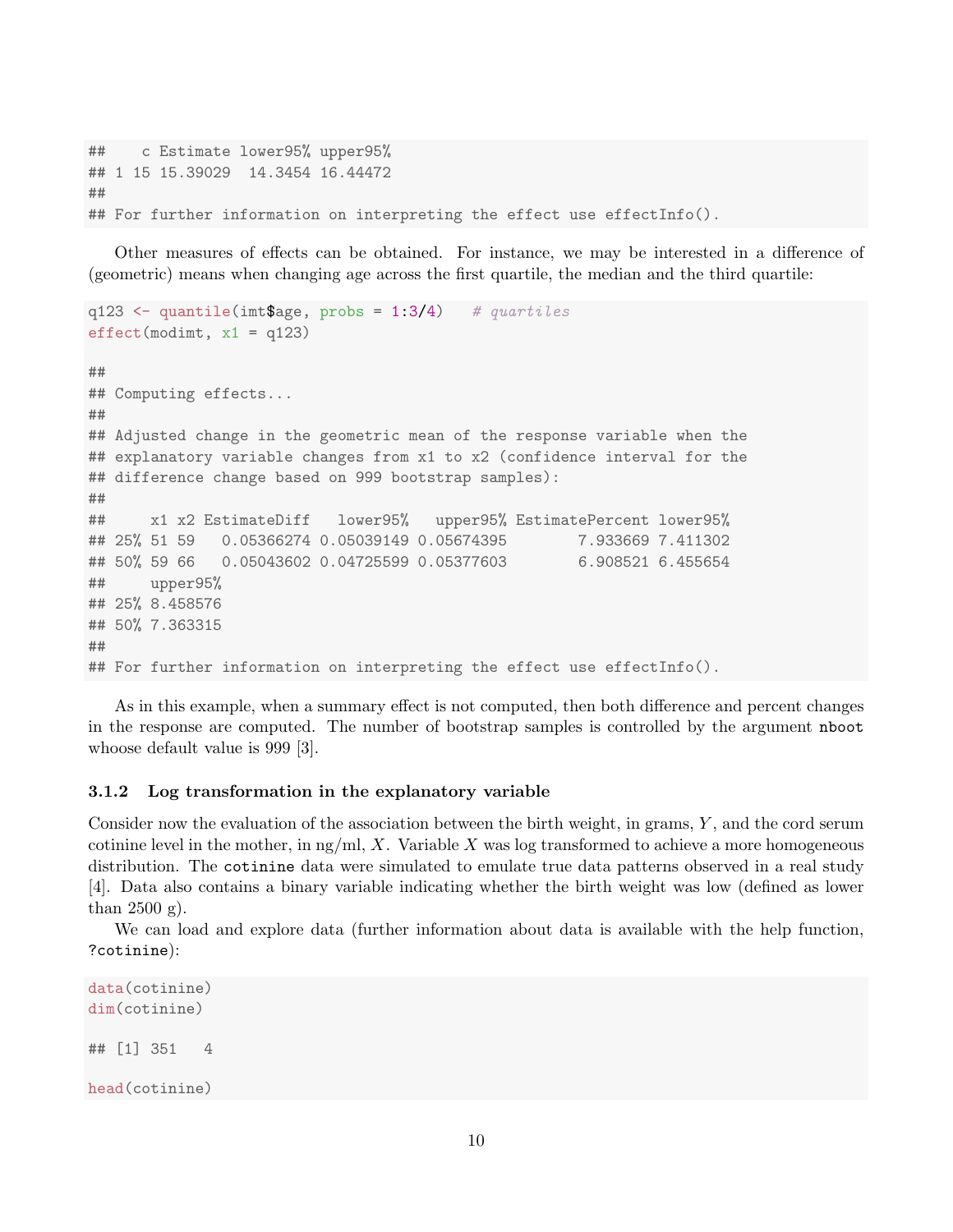|     |      | cotinine logcotinine weight underweight |                 | ##   |
|-----|------|-----------------------------------------|-----------------|------|
| no  | 3626 | 1.640627                                | ## 2 5.1584035  |      |
| no  | 3672 | $-1.234613$                             | 0.2909473       | ## 5 |
| no  | 3779 | 1.413889                                | ## 11 4.1119142 |      |
| no  | 3540 | 1.099877                                | ## 12 3.0037959 |      |
| no  | 3179 | 1.779025                                | ## 14 5.9240779 |      |
| yes | 2494 | 1.999510                                | ## 17 7.3854370 |      |

summary(cotinine)

| ## cotinine logcotinine weight underweight            |             |  |
|-------------------------------------------------------|-------------|--|
| ## Min. : 0.200 Min. :-1.609 Min. :1656 no :327       |             |  |
| ## 1st Qu.: 3.234 1st Qu.: 1.174 1st Qu.:2920 yes: 24 |             |  |
| ## Median : 7.385 Median : 2.000 Median :3232         |             |  |
| ## Mean : 39.431 Mean : 2.353                         | Mean : 3218 |  |
| ## 3rd Qu.: 39.226 3rd Qu.: 3.669 3rd Qu.:3522        |             |  |
| ## Max. : 910.000 Max. : 6.813 Max. : 4771            |             |  |

Suppose that we are interested in the effect of cotinine level on birth weight, under a linear regression model with log transformation in the explanatory variable, cotinine. The model can be fitted as follows:

```
modcot \leq tlm(y = weight, x = logcotinine, data = cotinine, xpow = 0)
```
where xpow = 0 indicates that the explanatory variable is already log transformed. The fitted model provides the following results:

```
summary(modcot)
##
## Linear regression fitted model in the transformed space
## -------------------------------------------------------
##
## Transformations:
## In the explanatory variable: log
##
## Call:
## lm(formula = weight ~ logcotinine, data = cotinine)
##
## Residuals:
## Min 1Q Median 3Q Max
## -1390.64 -280.11 -2.95 300.47 1422.31
##
## Coefficients:
## Estimate Std. Error t value Pr(>|t|)
## (Intercept) 3406.49 42.59 79.978 < 2e-16 ***
```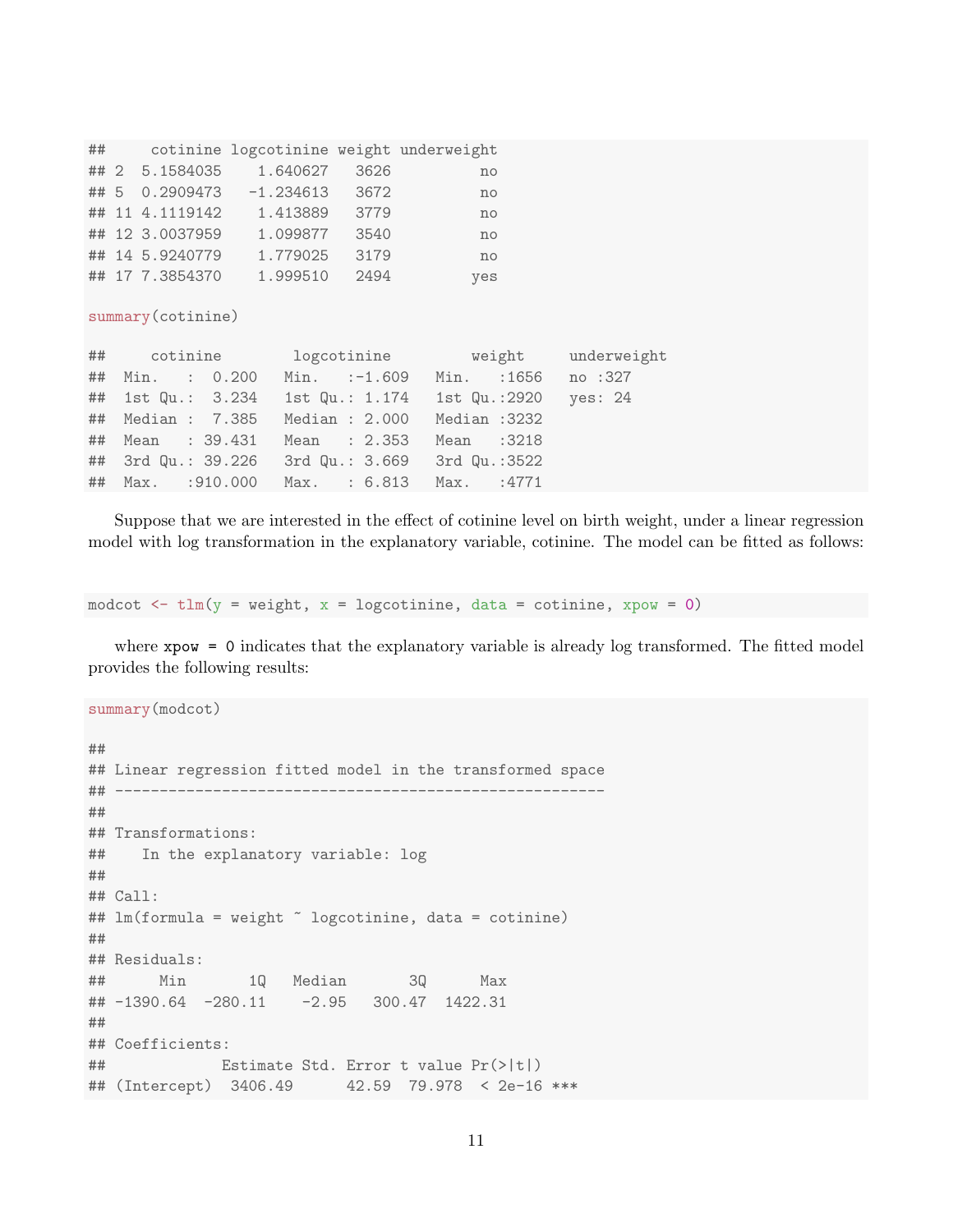```
## logcotinine -80.00 14.95 -5.351 1.58e-07 ***
## ---
## Signif. codes: 0 '***' 0.001 '**' 0.01 '*' 0.05 '.' 0.1 ' ' 1
##
## Residual standard error: 450.1 on 349 degrees of freedom
## Multiple R-squared: 0.07583,Adjusted R-squared: 0.07318
## F-statistic: 28.64 on 1 and 349 DF, p-value: 1.585e-07
```
In Figure 3 (obtained with the following instructions) we can see the fitted model (left) and the relationship between cotinine level and birth weight, under the model, in the original space of the variables (right).

```
plot(modcot, type = "transformed", observed = T, xname = "Cotinine", yname = "weight (kg)")
plot(modcot, xname = "Cotinine (ng/ml)", yname = "weight (kg)")
```


Figure 3: Mean of birth weight as a function of cotinine in log scale (left) and in the natural scale (right). Dashed lines represent 95% confidence intervals for the measure.

The function effectInfo provides information on interpreting the relationship between cotinine levels  $(X)$  and weight  $(Y)$ :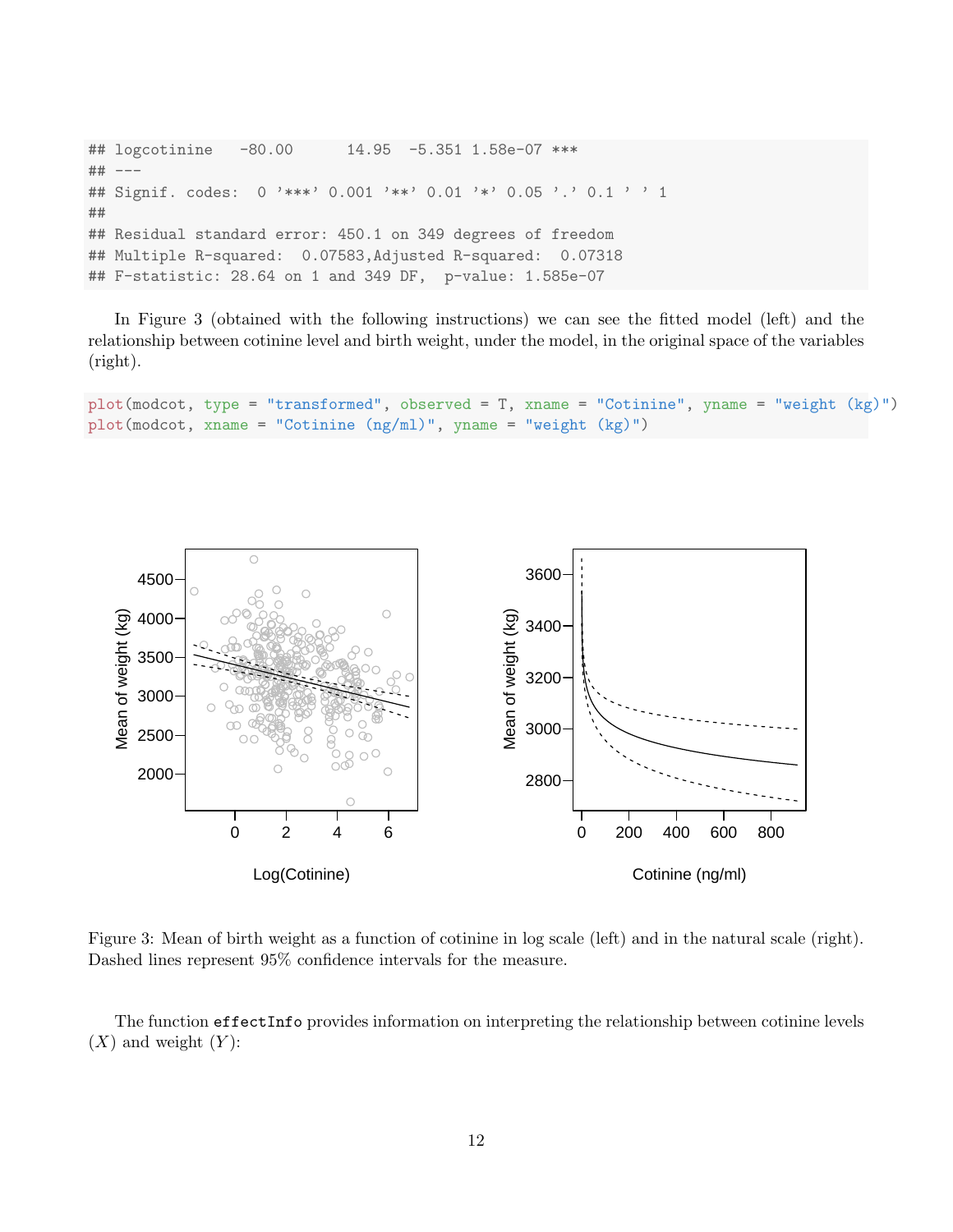effectInfo(modcot)

```
##
## The effect of X on Y can be summarized with a single number as follows:
##
## - Change in X: multiplicative of factor q (equivalently, adding an r = 100 * (q - 1)% to X)
## - Type of effect on Y: additive change in the mean of Y
## - Effect size: beta * log(q) units of Y
##
## beta coefficient estimate:
## Estimate Std. Error t value Pr(>|t|)
## logcotinine -80.00108 14.94986 -5.351292 1.584903e-07
##
## Further details can be obtained using effect().
```
In this case, if we use multiplicative (or percent) changes in  $X$  and additive changes in the mean of Y , a summary effect can be obtained, which is independent of the value of X for which the effect is computed. The function effect provides as default the expected change in weight for a percent change in cotinine levels equal to the interquartile ratio:

```
effect(modcot)
##
## Computing effects...
##
## Adjusted additive change in the mean of the response variable for an
## 'r'% change in the explanatory variable equivalent to the interquartile
## ratio:
##
## r Estimate lower95% upper95%
## 1 1112.878 -199.6492 -273.0272 -126.2712
##
## For further information on interpreting the effect use effectInfo().
```
Alternatively, by exploring Figure 3, we can see that several 10-fold changes occur in the population and choose the more common number  $q = 10$ , in which case the effect is

```
effect(modcot, q = 10)
##
## Computing effects...
##
## Adjusted additive change in the mean of the response variable for an
## 'r' = 900% change in the explanatory variable:
##
## r Estimate lower95% upper95%
```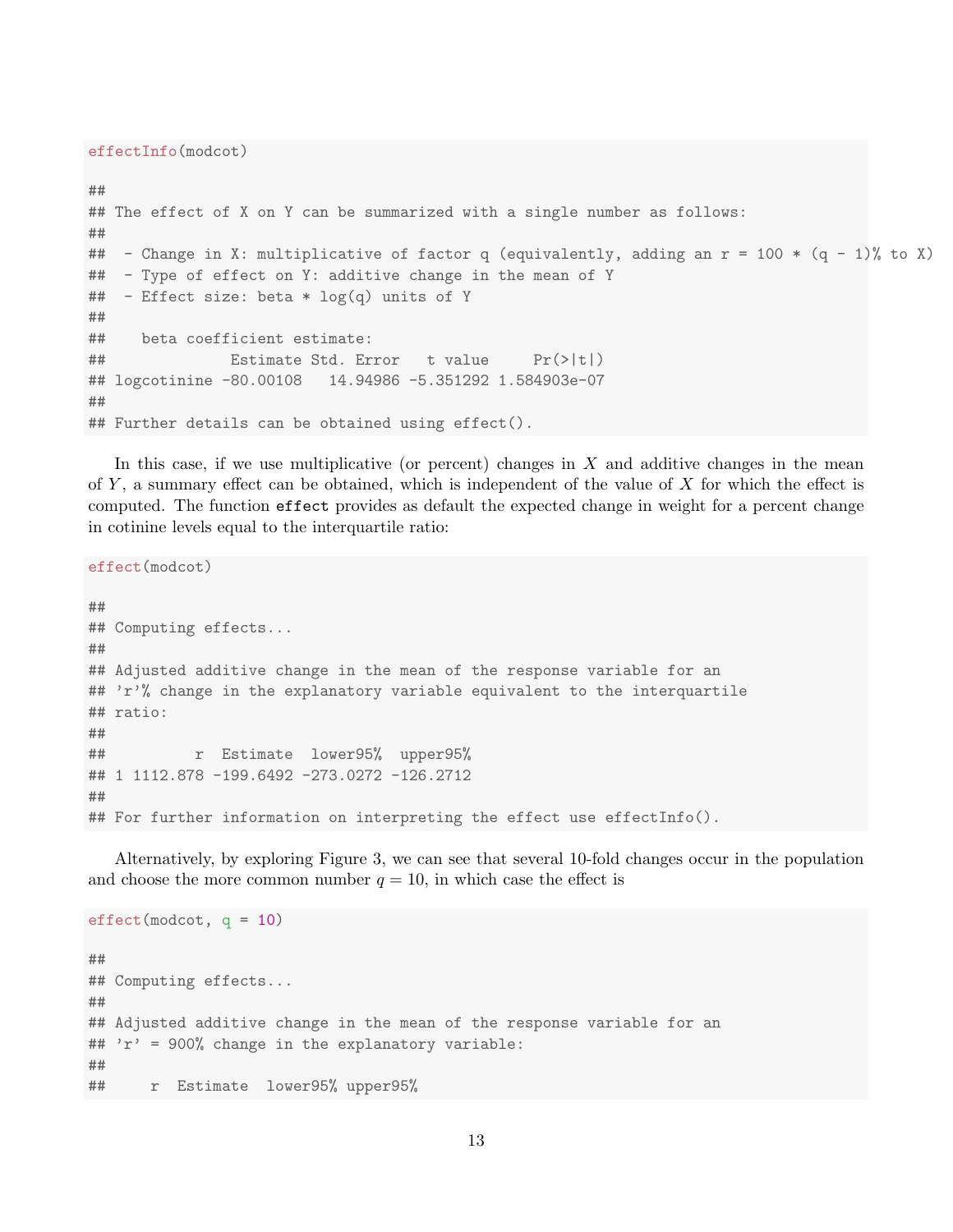## 1 900 -184.2093 -251.9126 -116.506 ## ## For further information on interpreting the effect use effectInfo().

If we are interested in explore the effect of an additive change in cotinine levels, we can obtain, for example, effects for additive changes in  $X$  along its range. For instance:

```
range(cotinine$cotinine)
## [1] 0.2 910.0
effect(modcot, x1 = 100, c = 200, npoints = 4)
##
## Computing effects...
##
## Adjusted change in the mean of the response variable when the explanatory
## variable changes from x1 to x2 (confidence interval for the percent change
## based on 999 bootstrap samples):
##
## x1 x2 EstimateDiff lower95% upper95% EstimatePercent lower95%
## 1 100 300 -87.89017 -120.19284 -55.58750 -2.8929637 -4.0227274
## 2 300 500 -40.86660 -55.88649 -25.84671 -1.3852256 -1.9861551
## 3 500 700 -26.91814 -36.81149 -17.02479 -0.9252415 -1.2979132
## 4 700 900 -20.10543 -27.49486 -12.71599 -0.6975258 -0.9934569
## upper95%
## 1 -1.7692666
## 2 -0.8069561
## 3 -0.5732388
## 4 -0.4388765
##
## For further information on interpreting the effect use effectInfo().
```
### 3.1.3 Log transformation in both the response and the explanatory variable

Consider an epidemiological study to assess the association between cat allergen levels (Fel d 1) in the bed mattress,  $X$ , and in the living room,  $Y$ , in homes of study participants, taking into account cat ownership, C. Both variables X and Y were log transformed to achieve linearity in their relationship. The feld1 data were simulated to emulate true data patterns observed in a real study [5].

We can load and explore data (further information about data is available with the help function, ?feld1):

data(feld1) dim(feld1) ## [1] 471 5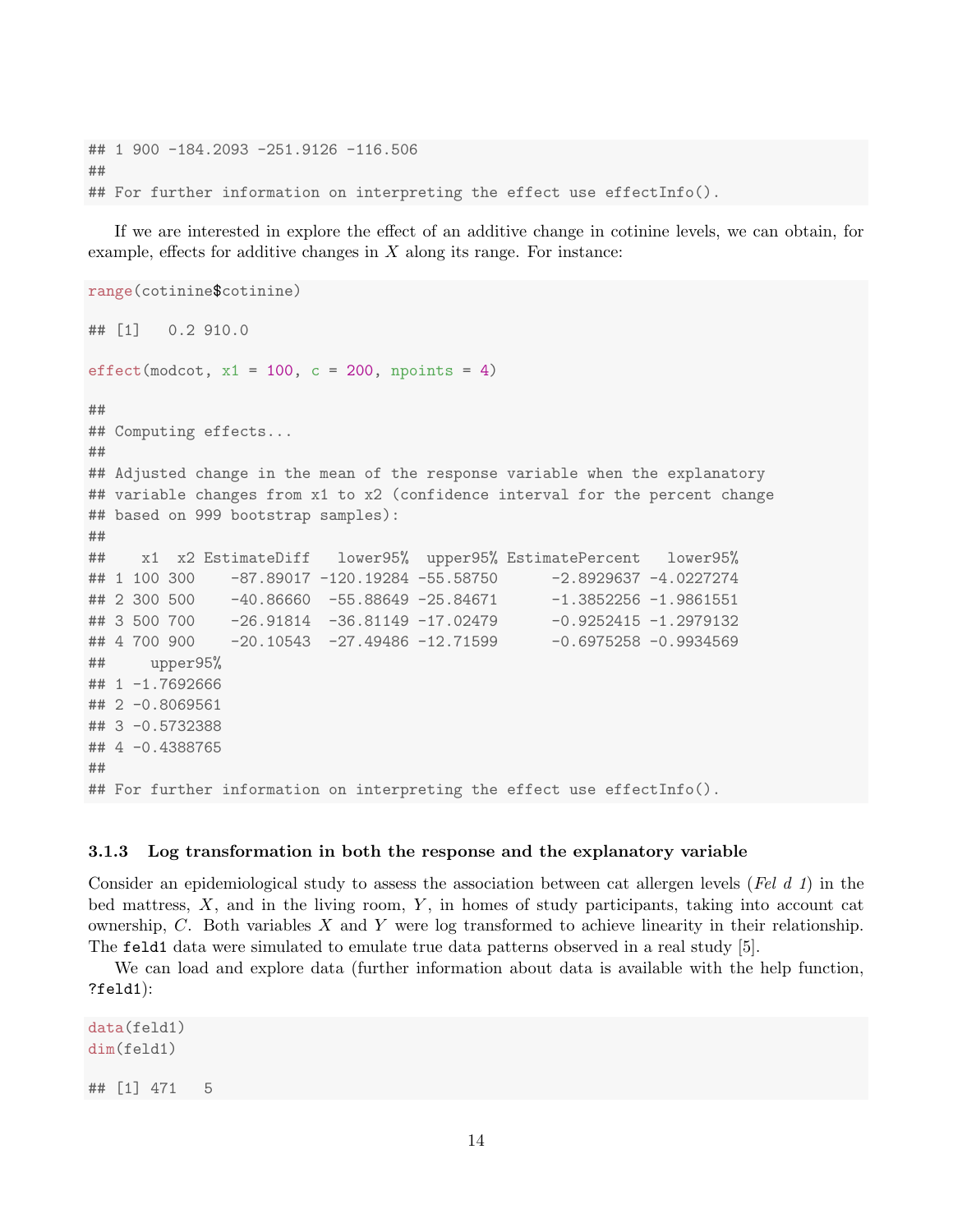#### head(feld1)

|  | ## mattress |                                                          | room logmattress logroom cat |    |
|--|-------------|----------------------------------------------------------|------------------------------|----|
|  |             | ## 1 0.66504894  0.26758221  -0.4078946  -1.3183284  yes |                              |    |
|  |             | ## 2 0.02723504 0.16796992 -3.6032509 -1.7839704 no      |                              |    |
|  |             | ## 3 0.16773827 0.76728932 -1.7853504 -0.2648913         |                              | no |
|  |             | ## 4 0.01391101 0.05480368 -4.2750750 -2.9039979 no      |                              |    |
|  |             | ## 5 0.04216982 0.11931900 -3.1660504 -2.1259547 yes     |                              |    |
|  |             | ## 6 1.44212520 17.29388484  0.3661179  2.8503530 yes    |                              |    |

summary(feld1)

| ## |                    | mattress                           |         | room           |                 | logmattress       |
|----|--------------------|------------------------------------|---------|----------------|-----------------|-------------------|
| ## |                    | Min. : 0.0030                      |         |                | Min. : 0.0017   | Min. :-5.7975     |
| ## |                    | 1st Qu.: 0.0636                    |         |                | 1st Qu.: 0.1076 | 1st $Qu.:-2.7559$ |
| ## |                    | Median : 0.1773                    |         |                | Median : 0.3081 | Median $:-1.7297$ |
| ## |                    | Mean : 3.1976                      |         | Mean : 27.5263 |                 | Mean $:-1.5942$   |
|    |                    | ## 3rd Qu.: 0.5565 3rd Qu.: 1.1713 |         |                |                 | 3rd Qu.: -0.5861  |
| ## |                    | Max. :467.7814 Max. :2120.4743     |         |                |                 | Max. : 6.1480     |
| ## |                    | logroom cat                        |         |                |                 |                   |
| ## |                    | Min. :-6.3565                      | no :403 |                |                 |                   |
|    |                    | ## 1st Qu.:-2.2295                 | yes: 68 |                |                 |                   |
| ## | Median $:-1.1774$  |                                    |         |                |                 |                   |
| ## | Mean $:-0.8528$    |                                    |         |                |                 |                   |
|    | ## 3rd Qu.: 0.1581 |                                    |         |                |                 |                   |
| ## | Max. : 7.6594      |                                    |         |                |                 |                   |

Suppose that we are interested in the association between allergen levels in the mattress and in the living room, under a linear regression model with log transformation in both variables, adjusting for cat ownership. The model can be fitted as follows:

modcat  $\le$  tlm (y = logroom, x = logmattress, z = cat, data = feld1, ypow = 0, xpow = 0)

where  $ypow = 0$  and  $xpow = 0$  indicate that both the explanatory and the response variables are already log transformed. The fitted model provides the following results:

summary(modcat) ## ## Linear regression fitted model in the transformed space ## ------------------------------------------------------- ## ## Transformations: ## In the response variable: log ## In the explanatory variable: log ##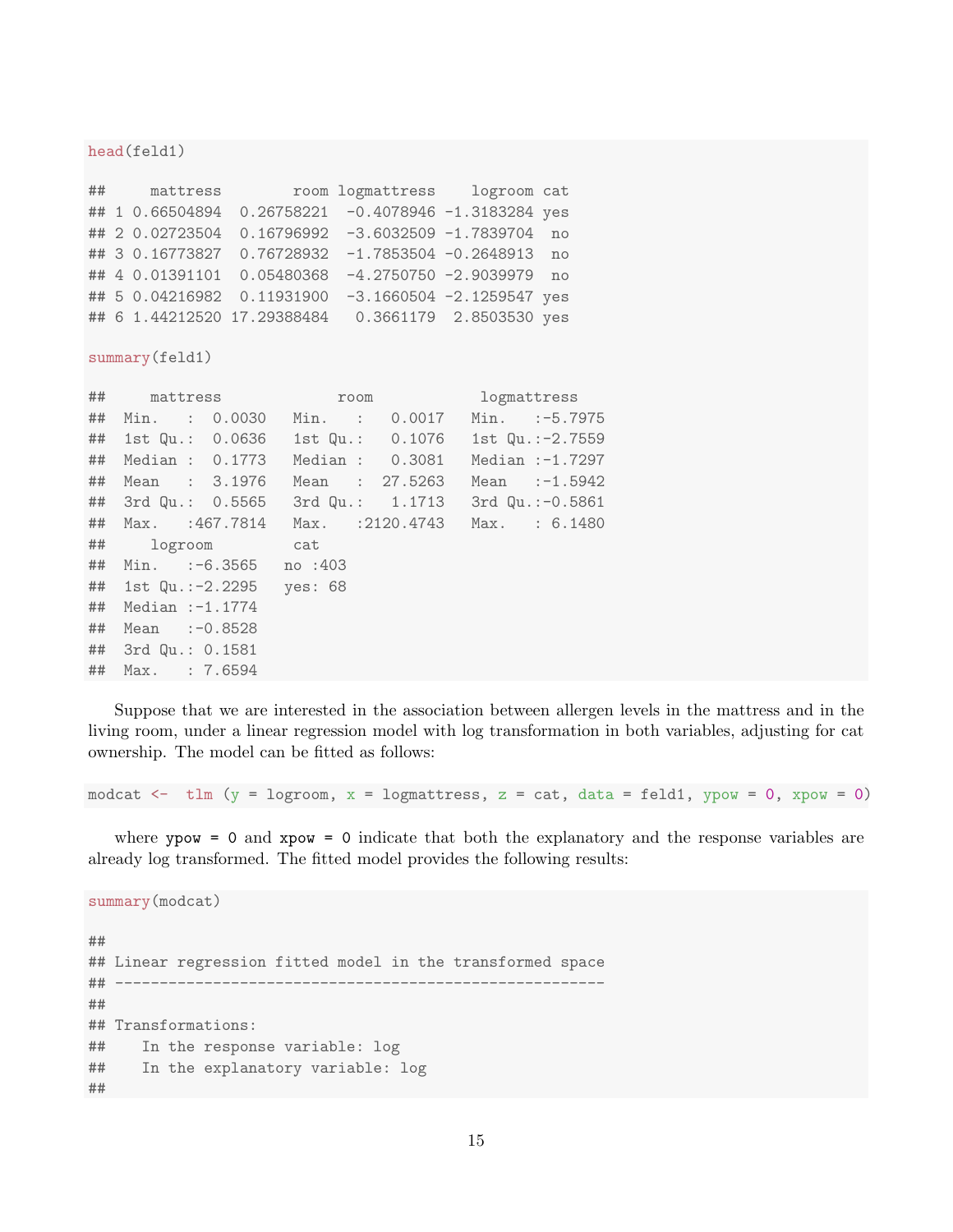```
## Call:
## lm(formula = logroom ~ logmattress + cat, data = feld1)
##
## Residuals:
## Min 1Q Median 3Q Max
## -5.9172 -1.1228 -0.0631 0.9464 6.0440
##
## Coefficients:
## Estimate Std. Error t value Pr(>|t|)
## (Intercept) -0.05412 0.11651 -0.465 0.642
## logmattress 0.63936 0.04454 14.354 < 2e-16 ***
## catyes 1.52747 0.23098 6.613 1.03e-10 ***
## ---
## Signif. codes: 0 '***' 0.001 '**' 0.01 '*' 0.05 '.' 0.1 ' ' 1
##
## Residual standard error: 1.68 on 468 degrees of freedom
## Multiple R-squared: 0.4192,Adjusted R-squared: 0.4167
## F-statistic: 168.9 on 2 and 468 DF, p-value: < 2.2e-16
```
We can create Figure 4 with

```
plot(modcat, type = "transformed", observed = T, xname = "Mattress levels",
     yname = "living room levels")
plot(modcat, xname = "Mattress levels", yname = "living room levels")
```
which provides a graphical representation of the relationship between allergen levels in the mattress and in the living room. Measures in Figure 4 have been obtained after averaging the expected measure of Y over all subjects in the dataset. This is equivalent to saying that measures and effects are calculated for an average individual in the population and they can be interpreted as adjusted measures and adjusted effects [6] .

The function effectInfo provides information on interpreting the relationship between allergen levels in mattress  $(X)$  and in living room  $(Y)$ :

```
effectInfo(modcat)
```

```
##
## The effect of X on Y can be summarized with a single number as follows:
##
## - Change in X: multiplicative of factor q (equivalently, adding an r = 100 * (q - 1)% to X)
## - Type of effect on Y: percent change in the geometric mean of Y
## - Effect size: 100 * (q^{\text{6}}beta - 1)\%##
## beta coefficient estimate:
## Estimate Std. Error t value Pr(>|t|)
## logmattress 0.6393565 0.04454319 14.35363 5.610118e-39
##
## Further details can be obtained using effect().
```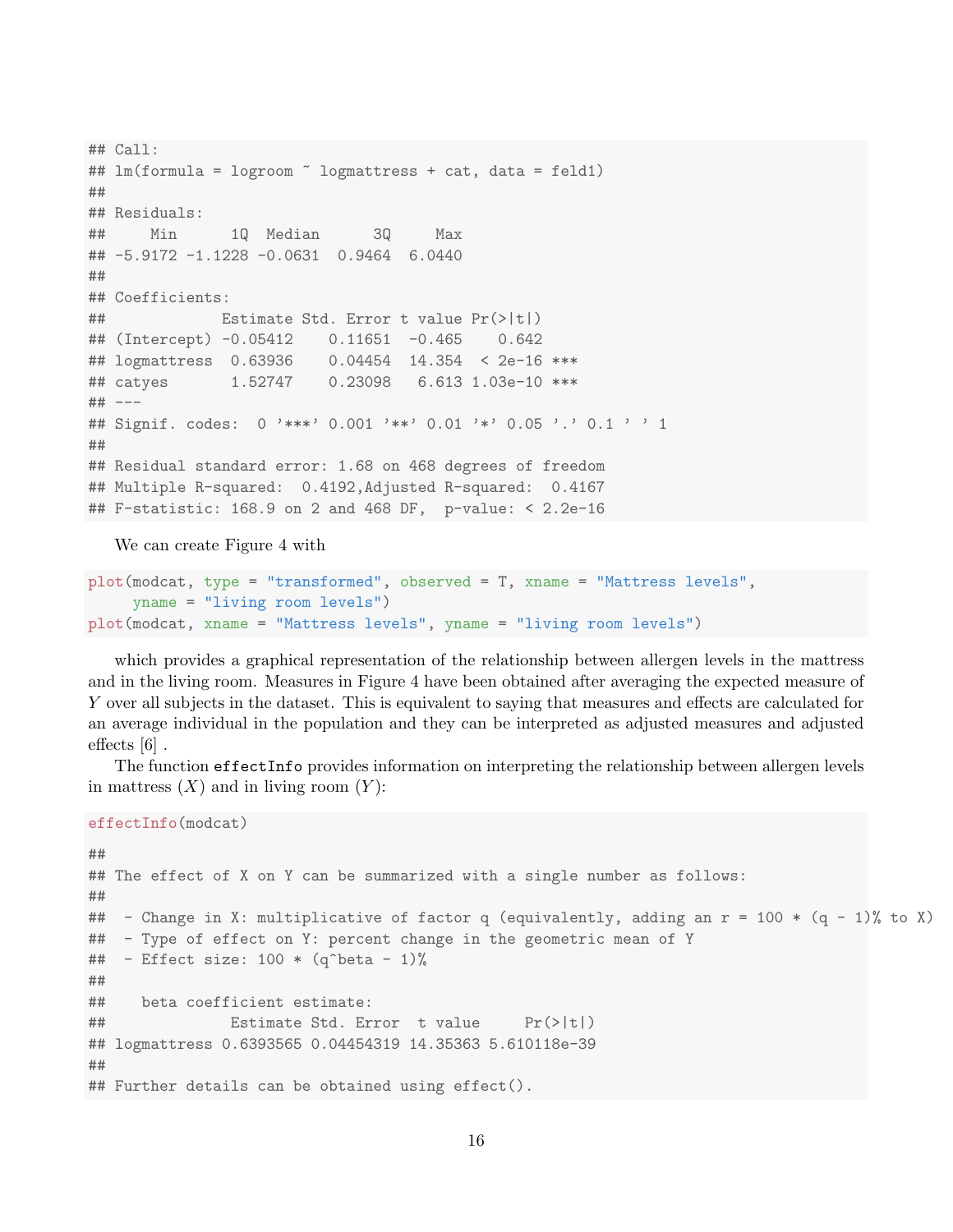

Figure 4: Mean of birth weight as a function of cotinine in log scale (left) and in the natural scale (right). Dashed lines represent 95% confidence intervals for the measure.

In this case, if we use multiplicative (or percent) changes in both variables, a summary effect can be obtained, which is independent of the value of the explanatory variable for which the effect is computed.

The function effect provides as default the expected change in allergen levels in the living room for a percent change in allergen levels in mattress equal to the interquartile ratio:

```
effect(modcat)
##
## Computing effects...
##
## Adjusted percent change in the geometric mean of the response variable
## for an 'r'', change in the explanatory variable equivalent to the
## interquartile ratio:
##
## r Estimate lower95% upper95%
## 1 775.6541 300.393 231.1347 384.137
##
## For further information on interpreting the effect use effectInfo().
```
If we are interested in the effect of cat ownership on allergen levels in the living room, with log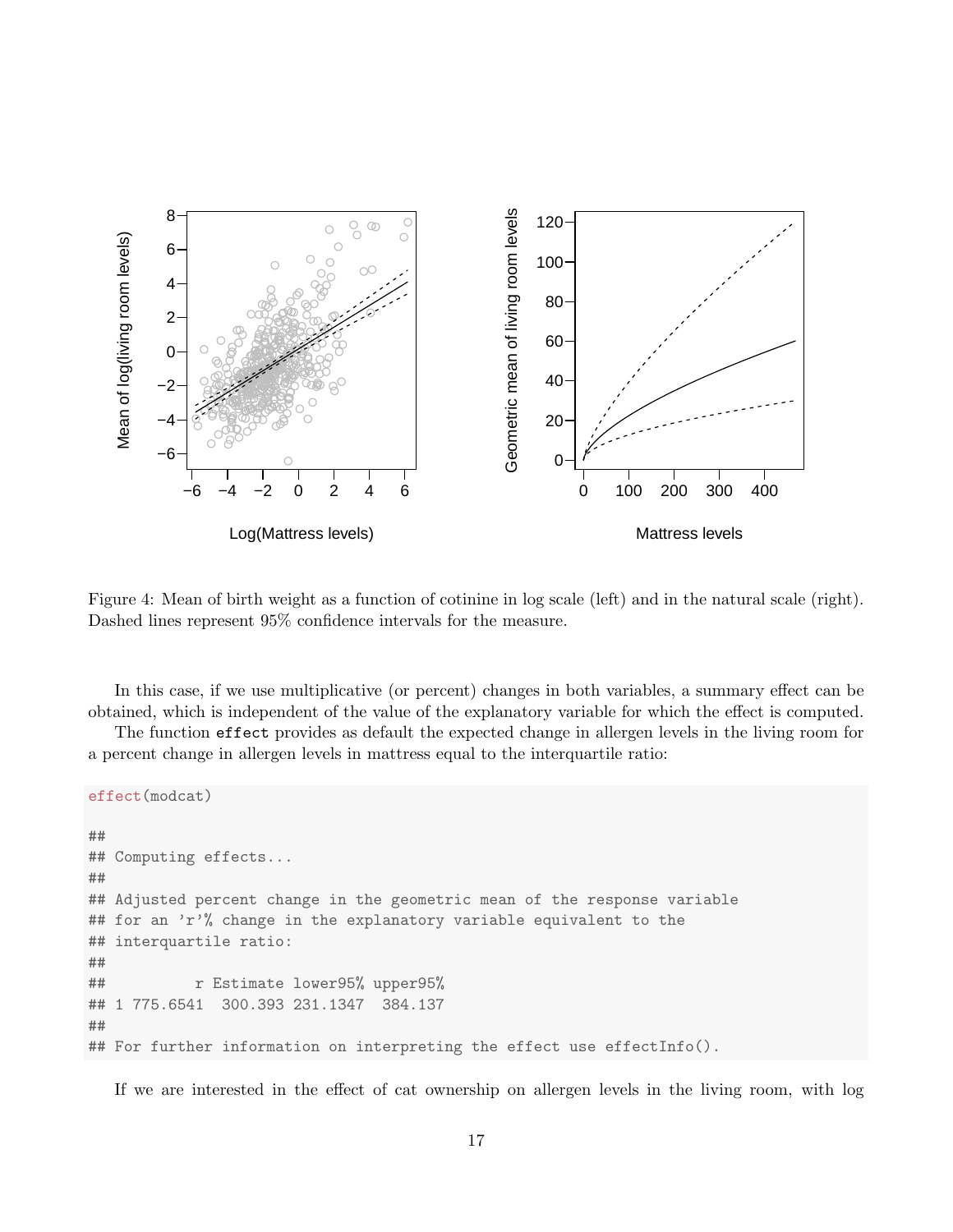transformation in this, we should run a new model with cat ownership as the explanatory variable:

```
modcat2 \leftarrow tlm (y = logroom, x = cat, data = feld1, ypow = 0)
modcat2
##
## Linear regression fitted model in the transformed space
## -------------------------------------------------------
##
## Transformations:
## In the response variable: log
##
## Call:
## lm(formula = logroom ~ cat, data = feld1)
##
## Coefficients:
## (Intercept) catyes
## -1.218 2.528
```
Then, we can computed measures:

MY(modcat2)

```
##
## Estimated adjusted geometric mean of the response variable in the original space:
##
## xlevel geomMean(Y) lower95% upper95%
## 1 no 0.295888 0.2429528 0.360357
## 2 yes 3.706041 2.2935543 5.988407
```
and the effect:

effect(modcat2)

```
##
## Computing effects...
##
## Adjusted change in the geometric mean of the response variable when
## the explanatory variable changes from its reference level, 'no', to
## an alternative level (confidence interval for the difference based
## on 999 bootstrap samples):
##
## EstimateDiff lower95% upper95% EstimatePercent lower95% upper95%
## no -> yes 3.410153 1.408236 7.556697 1152.515 645.5631 2004.171
##
## For further information on interpreting the effect use effectInfo().
```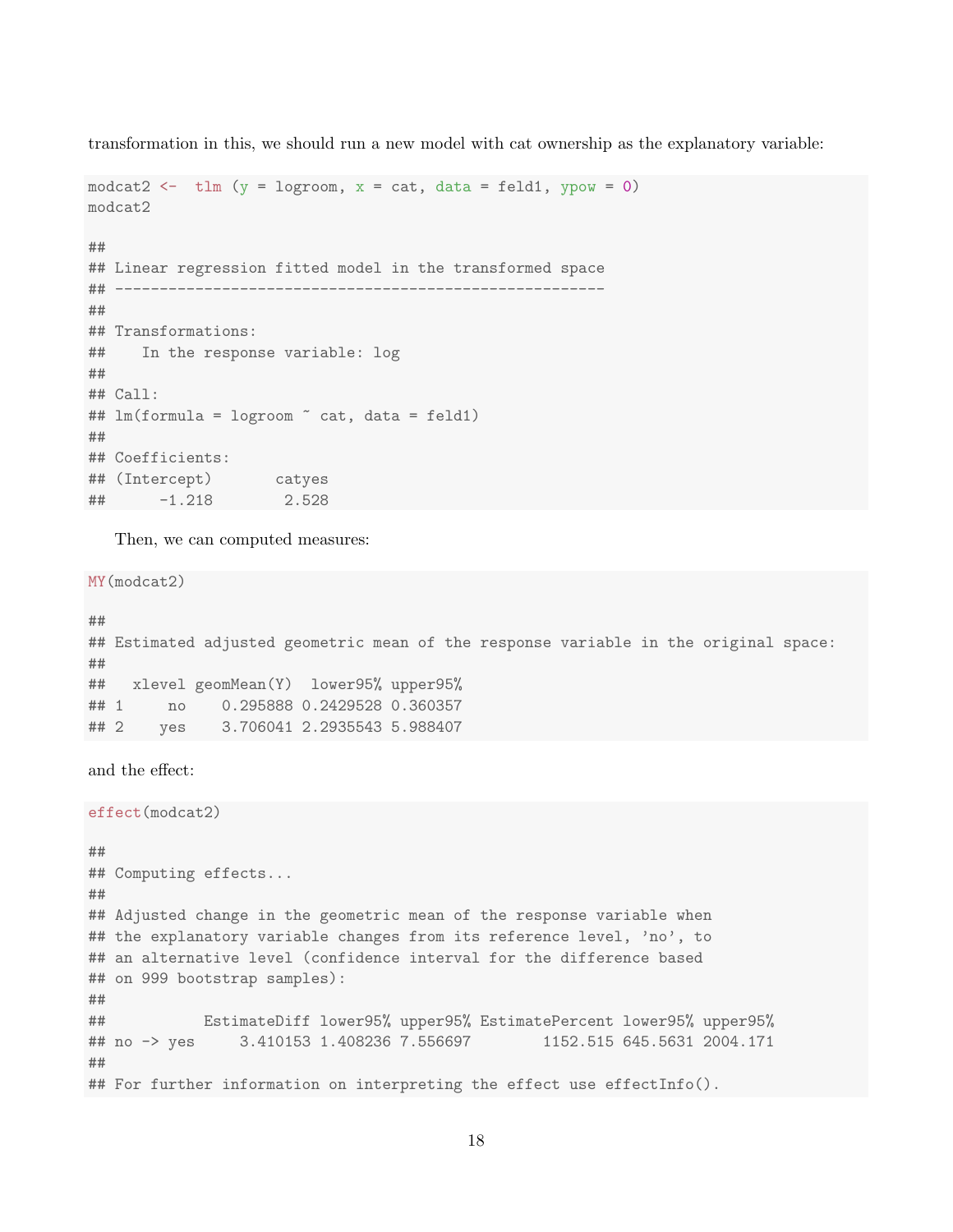A graphical representation of the relationship can be obtained (see Figure 5):

```
plot(modcat2, yname = "room levels")
```


Figure 5: Geometric mean (and 95% confidence intervals) of allergen levels in the living room as a function of cat ownership.

#### 3.1.4 Power transformations

Consider now the modeling of the association between triglycerides,  $X$ , and glucose,  $Y$ , levels in blood, both measured in mg/dl. Variables X and Y were transformed under power functions  $g(X) = 1/\sqrt{X}$  $X^{-1/2}$  and  $f(Y) = 1/Y^2 = Y^{-2}$ , respectively, to achieve linearity. The glucose data were simulated to emulate true data pattern observed in a real study [2].

First, we can load and explore data (further information about data is available with the help function, ?glucose):

```
data(glucose)
dim(glucose)
## [1] 400 4
head(glucose)
## trigly gluco inv12tri inv2glu
## 1 264 116 0.06154575 7.431629e-05
```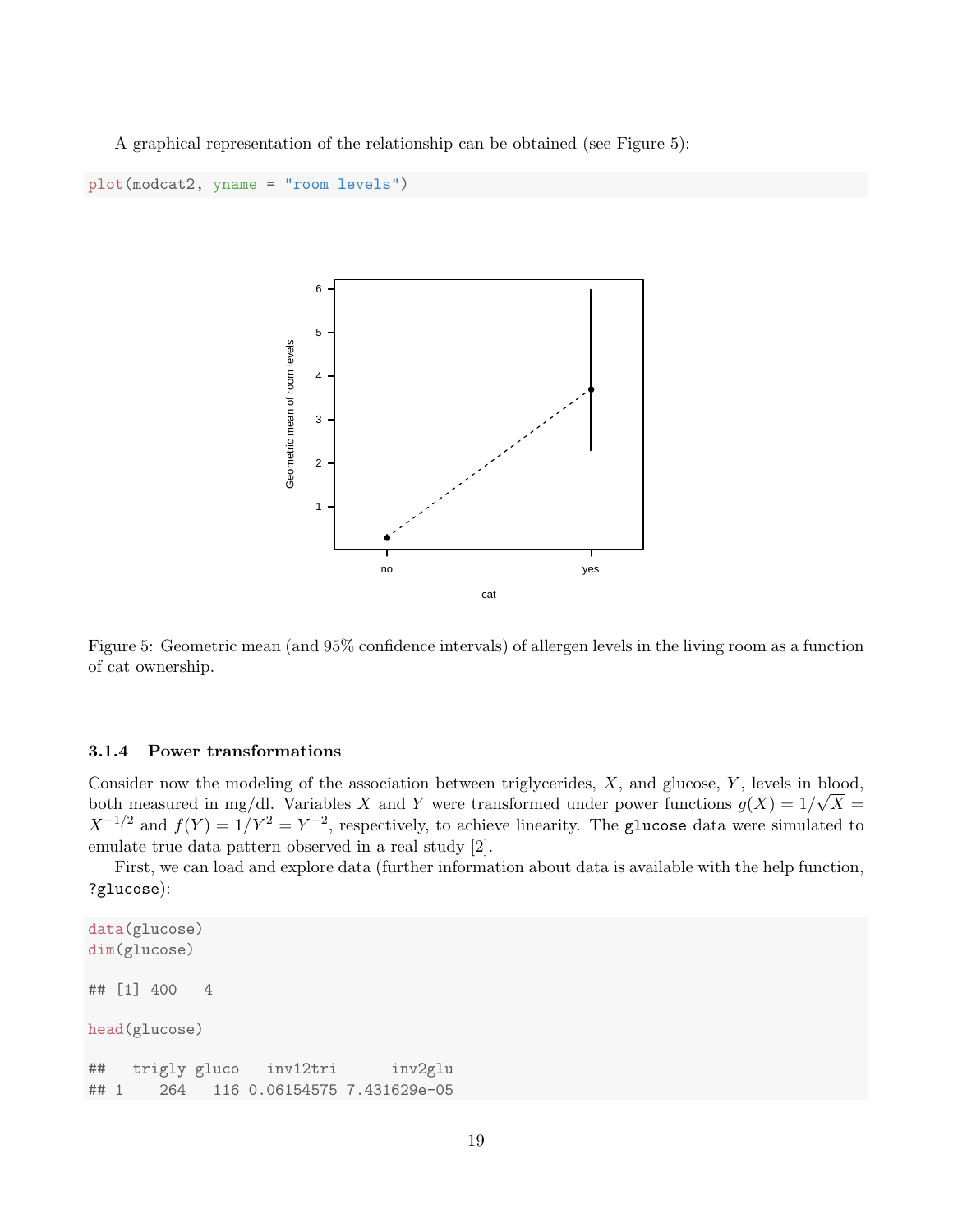| $##$ 2 | 151 |  | 123 0.08137885 6.609822e-05 |
|--------|-----|--|-----------------------------|
| $##$ 3 | 67  |  | 96 0.12216944 1.085069e-04  |
| ## 4   | 73  |  | 86 0.11704115 1.352082e-04  |
| ## 5   | 180 |  | 104 0.07453560 9.245562e-05 |
| ## 6   | 130 |  | 114 0.08770580 7.694675e-05 |

summary(glucose)

|                   | ## trigly gluco              | inv12tri         | inv2glu                         |
|-------------------|------------------------------|------------------|---------------------------------|
| ## Min. : 33.00   | Min. : 63.00                 | Min. : 0.03875   | Min. : 1.457e-05                |
| ## 1st Qu.: 70.75 | 1st Qu.: 85.00               | 1st Qu.:0.08805  | 1st Qu.:8.573e-05               |
| ## Median : 94.50 | Median : 95.00               | Median : 0.10287 | Median : 1.108e-04              |
| ## Mean : 112.38  | Mean : 99.13                 | Mean : 0.10297   | Mean :1.131e-04                 |
| ## 3rd Qu.:129.00 | 3rd Qu.:108.00               | 3rd Qu.: 0.11889 | 3rd Qu.:1.384e-04               |
|                   | ## Max. :666.00 Max. :262.00 |                  | Max. : 0.17408 Max. : 2.520e-04 |

Then, we can fit and explore the model of interest:

```
modglucose \le tlm(y = inv2glu, x = inv12tri, data = glucose, ypow = -2, xpow = -1/2)
summary(modglucose)
##
## Linear regression fitted model in the transformed space
## -------------------------------------------------------
##
## Transformations:
\# In the response variable: power, exponent = -2\# In the explanatory variable: power, exponent = -1/2##
## Call:
## lm(formula = inv2glu ~ inv12tri, data = glucose)
##
## Residuals:
## Min 1Q Median 3Q Max
## -9.831e-05 -2.282e-05 -8.110e-07 2.037e-05 1.226e-04
##
## Coefficients:
## Estimate Std. Error t value Pr(>|t|)
## (Intercept) 5.424e-05 8.409e-06 6.45 3.25e-10 ***
## inv12tri 5.715e-04 7.982e-05 7.16 3.92e-12 ***
## ---
## Signif. codes: 0 '***' 0.001 '**' 0.01 '*' 0.05 '.' 0.1 ' ' 1
##
## Residual standard error: 3.557e-05 on 398 degrees of freedom
## Multiple R-squared: 0.1141,Adjusted R-squared: 0.1119
## F-statistic: 51.27 on 1 and 398 DF, p-value: 3.915e-12
```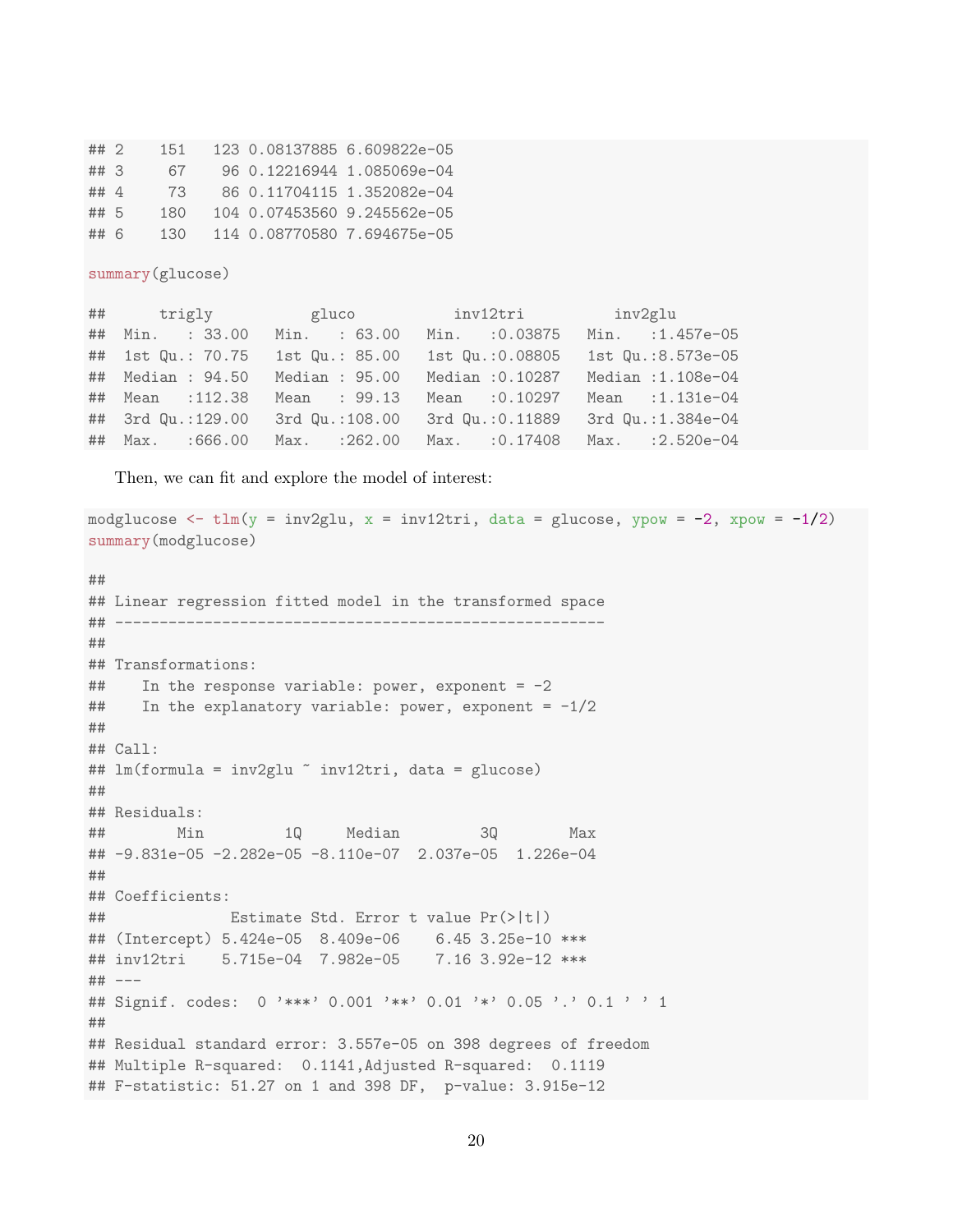The function MY provides a numerical representation of the relationship between triglycerides  $(X)$  and glucose  $(Y)$ , under the fitted model, in the original scale of the variables:

MY(modglucose)

```
##
## Estimated adjusted median of the response variable in the original space:
##
## X median(Y) lower95% upper95%
## 1 33.0000 80.65215 77.74929 83.90648
## 2 103.3333 95.14538 93.64405 96.72131
## 3 173.6667 101.21681 98.47839 104.19717
## 4 244.0000 104.92701 101.08180 109.24731
## 5 314.3333 107.53510 102.82668 112.95582
## 6 384.6667 109.51322 104.11239 115.85237
## 7 455.0000 111.08770 105.11481 118.21011
## 8 525.3333 112.38364 105.92678 120.18625
## 9 595.6667 113.47702 106.60300 121.87907
## 10 666.0000 114.41723 107.17821 123.35386
```
This relationship can also be represented graphically in Figure 6:

```
plot(modglucose, type = "transformed", observed = T, xname = "Triglycerides (mg/dl)",
     yname = "glucose (mg/dl)")plot(modglucose, xname = "Triglycerides (mg/dl)", yname = "glucose (mg/dl)")
```
The function effectInfo indicates that, under the fitted model, there is no summary effect:

effectInfo(modglucose)

## ## The effect of X on Y cannot be summarized with a single number. ## Its behavior can be explored using effect().

Indeed, for general transformations it is not possible to find a summary measure that works for all values of X and its change. In such cases, we can create tables with the four possible combinations that result when considering both additive and multiplicative changes in both  $X$  and  $Y$ . These tables should report the effects for several basal values of X along the observed range  $[7]$ . For instance, the 2.5th and 97.5th percentiles of triglycerides level were 47 mg/dl and 313 mg/dl, respectively. Thus, we can report the effects between pairs of consecutive values of  $X = 50, 100, 150, 200$  and 250 mg/dl, that is to say, for an additive increase of  $c = 50$  mg/dl, and also between pairs of consecutive values: 50, 75, 112.5, 168.8 and 253.1 mg/dl, that is, for an  $r = 50\%$  increase:

```
# Effects for an additive change in triglycerides level:
xc \leftarrow 50 * (1:5)xc
```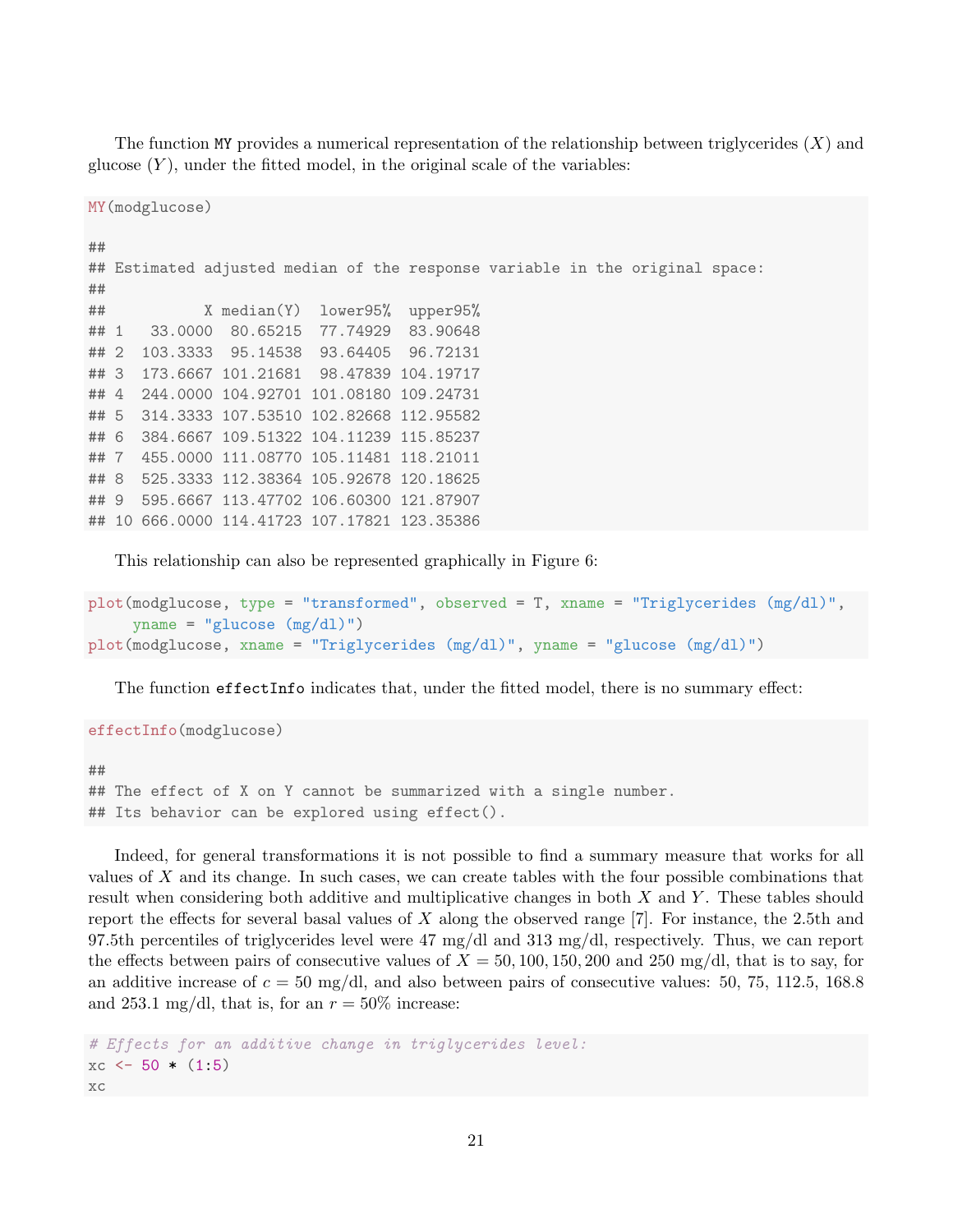

Figure 6: Relationship between glucose triglycerides levels in the transformed space (left) and in the natural scale of the variables (right). Dashed lines represent 95% confidence intervals for the measure.

```
## [1] 50 100 150 200 250
effectXdiff <- effect(modglucose, x1 = xc)
##
## Computing effects...
effectXdiff
##
## Adjusted change in the median of the response variable when the explanatory
## variable changes from x1 to x2 (confidence intervals based on 999 bootstrap
## samples):
##
## x1 x2 EstimateDiff lower95% upper95% EstimatePercent lower95%
## 1 50 100 8.703222 6.334019 10.907257 10.114803 7.250154
## 2 100 150 4.802290 3.313412 6.464551 5.068507 3.506924
## 3 150 200 3.235200 2.178028 4.439836 3.249826 2.215835
```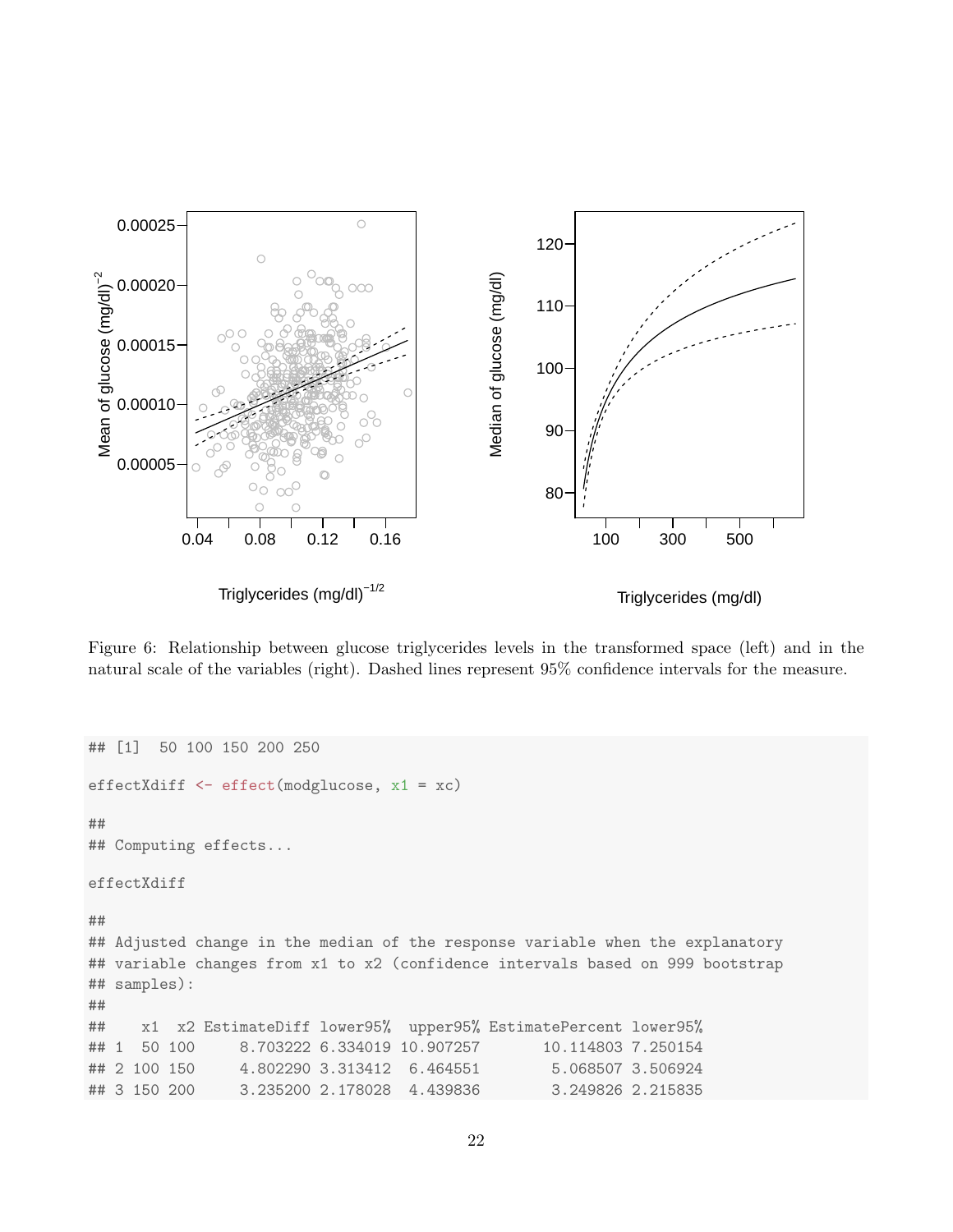```
## 4 200 250 2.397980 1.602089 3.372809 2.333003 1.597478
## upper95%
## 1 12.960938
## 2 6.792880
## 3 4.370665
## 4 3.172078
# Effects for an percent change in triglycerides level:
xq \leftarrow 50 * 1.5^{\circ}(0:4)xq
## [1] 50.000 75.000 112.500 168.750 253.125
effectXperc <- effect(modglucose, x1 = xq)
##
## Computing effects...
effectXperc
##
## Adjusted change in the median of the response variable when the explanatory
## variable changes from x1 to x2 (confidence intervals based on 999 bootstrap
## samples):
##
## x1 x2 EstimateDiff lower95% upper95% EstimatePercent lower95%
## 1 50.00 75.000 5.152950 3.813373 6.363338 5.988710 4.361787
## 2 75.00 112.500 4.971764 3.542537 6.461374 5.451653 3.853272
## 3 112.50 168.750 4.724024 3.260444 6.322945 4.912204 3.396935
## 4 168.75 253.125 4.420430 2.976703 6.163127 4.381299 3.006967
## upper95%
## 1 7.553217
## 2 7.140190
## 3 6.507858
## 4 5.941818
```
Exploring previous results, one can see that the more easily interpretable effect appears to be the additive change in the median of glucose level associated to a percent change in triglycerides level. Indeed, we can see that, for any given value of the triglycerides level along the observed range, a 50% increase in triglycerides level is associated to around a 4.8 mg/dl increase in the median glucose level. For the other measures, the effect is more dependent on the basal value of the triglycerides level.

### 3.2 Logistic regression model with log transformation in the explanatory variable

Revisiting the cotinine example -section 3.1.2-, supose we are now interested in the association between low birth weight -defined as weight lower than 2500 g-,  $Y$ , and cotinine level,  $X$ , after log transforming X. The model can be fitted as follows: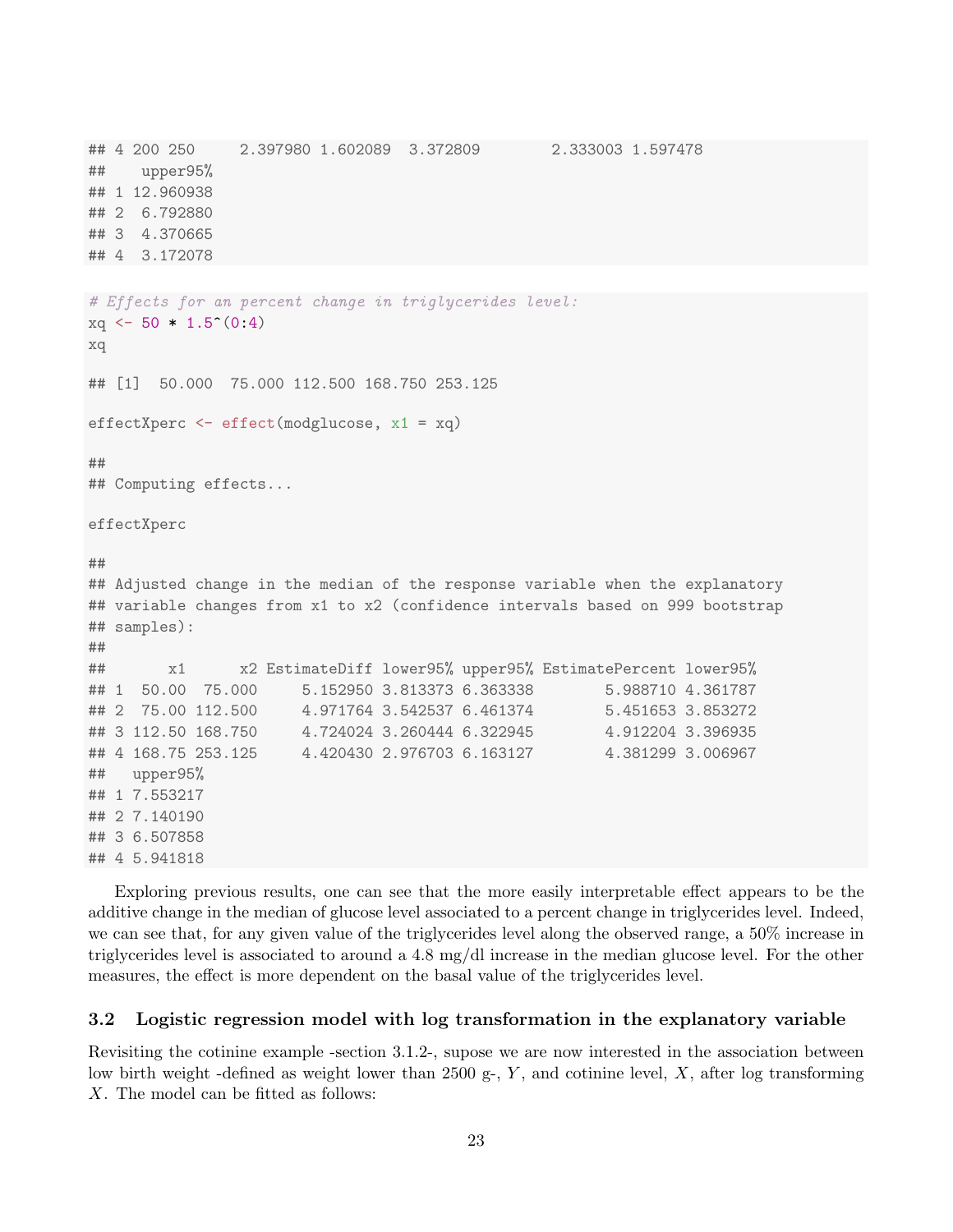modcot2 <- tlm(y = underweight, x = logcotinine, data = cotinine, xpow = 0, family = binomial)

where xpow = 0 indicates that the explanatory variable is already log transformed and the argument family = binomial indicates that the regression model is logistic with logit link (default is family = gaussian, for the lineal regression model). The fitted model provides the following results:

```
summary(modcot2)
##
## Logistic regression fitted model in the transformed space
## ---------------------------------------------------------
##
## Transformations:
## In the response variable: logit link for logistic regression
## In the explanatory variable: log
##
## Call:
## glm(formula = underweight ~ logcotinine, family = binomial, data = cotinine)
##
## Deviance Residuals:
## Min 1Q Median 3Q Max
## -0.7061 -0.4186 -0.3231 -0.2821 2.6239
##
## Coefficients:
## Estimate Std. Error z value Pr(>|z|)
## (Intercept) -3.5146 0.4539 -7.744 9.65e-15 ***
## logcotinine 0.3306 0.1289 2.566 0.0103 *
## ---
## Signif. codes: 0 '***' 0.001 '**' 0.01 '*' 0.05 '.' 0.1 ' ' 1
##
## (Dispersion parameter for binomial family taken to be 1)
##
## Null deviance: 175.09 on 350 degrees of freedom
## Residual deviance: 168.45 on 349 degrees of freedom
## AIC: 172.45
##
## Number of Fisher Scoring iterations: 5
```
Then, we can obtain the probability of low birth weight as a function of cotinine level:

MY(modcot2) ## ## Estimated adjusted probability of the response variable in the original space: ## ## X P(Y) lower95% upper95%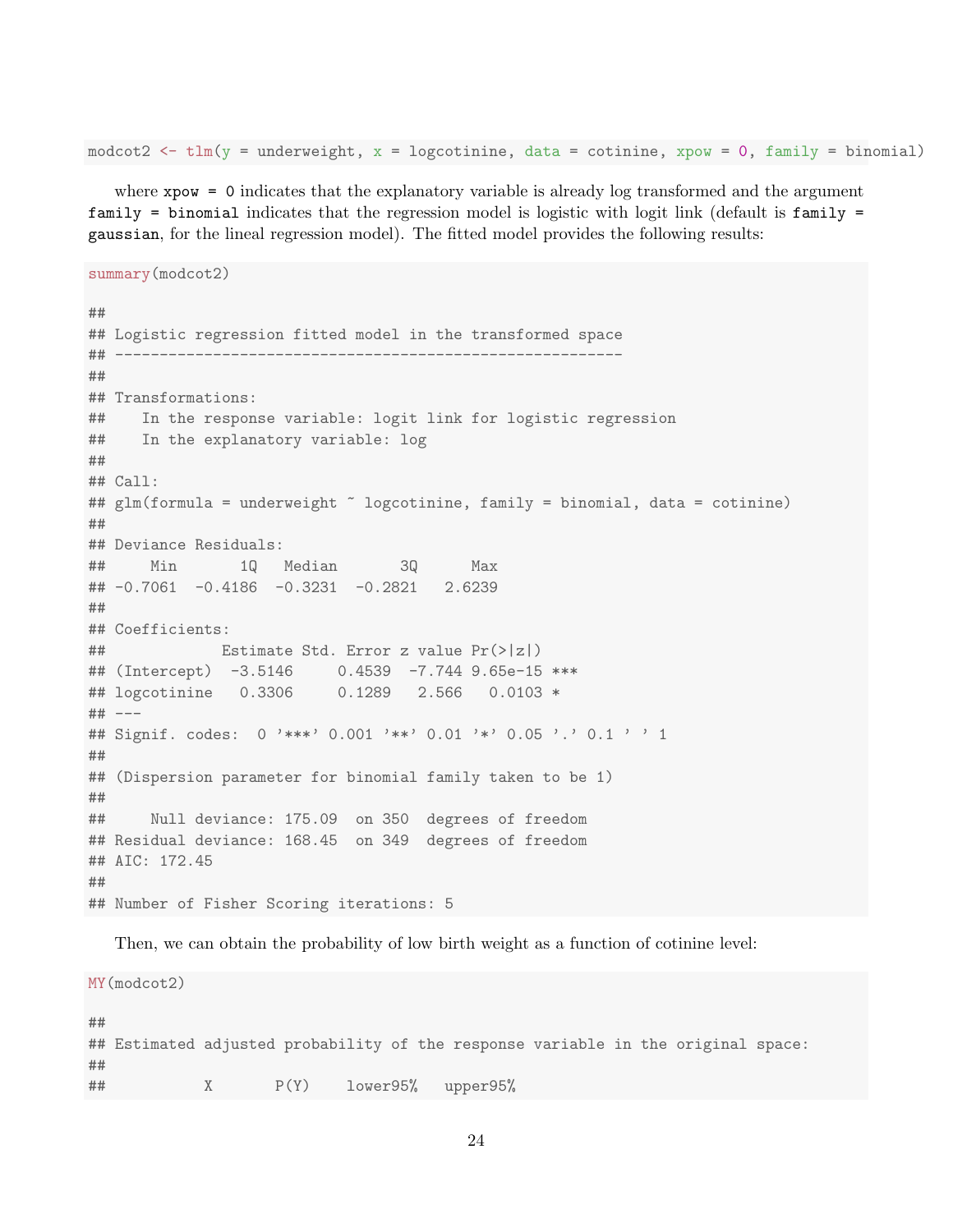## 1 0.2000 0.01717866 0.004920113 0.05819342 ## 2 101.2889 0.12049711 0.072138318 0.19447904 ## 3 202.3778 0.14693118 0.079055696 0.25683106 ## 4 303.4667 0.16452717 0.082757167 0.30061256 ## 5 404.5556 0.17801453 0.085288433 0.33466844 ## 6 505.6444 0.18906298 0.087213645 0.36260410 ## 7 606.7333 0.19847559 0.088768165 0.38629112 ## 8 707.8222 0.20670597 0.090072508 0.40684022 ## 9 808.9111 0.21403755 0.091196603 0.42496992 ## 10 910.0000 0.22066025 0.092184631 0.44117414

A graphical representation of the relationship between cotinine level and low birth weight can be obtained by:

```
plot(modcot2, type = "transformed", xname = "Cotinine (ng/ml) levels",
     yname = "low birth weight")
plot(modcot2, xname = "Cotinine (ng/ml) levels", yname = "low birth weight")
```
which provides Figure 7.



Figure 7: Log odds of low birth weight as a function of log cotinine (left) and probability of low birth weight as a function of cotinine level (right). Dashed lines represent 95% confidence intervals for the measure.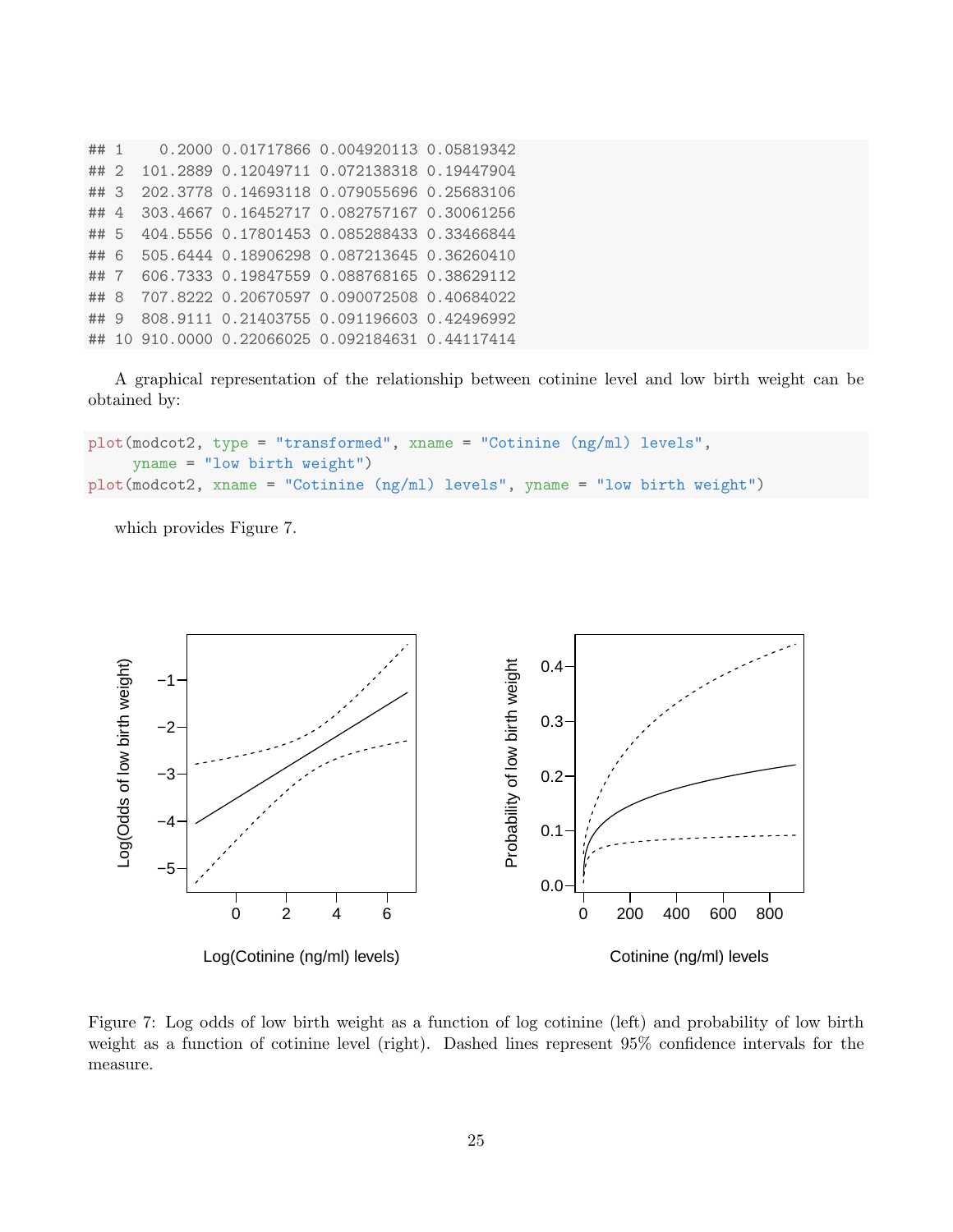Regarding effects, the function effectInfo indicates that, under the fitted model, we can summarize the effect of cotinine level  $(X)$  on low birth weight  $(Y)$  in terms of odds ratio  $(OR)$  for a percent (or multiplicative) change in cotinine level:

effectInfo(modcot2)

```
##
## The effect of X on Y can be summarized with a single number as follows:
##
## - Change in X: multiplicative of factor q (equivalently, adding an r = 100 * (q - 1)% to X)
## - Type of effect on Y: odds ratio of Y
## - Effect size: q^beta
##
## beta coefficient estimate:
## Estimate Std. Error z value Pr(>|z|)
## logcotinine 0.3306394 0.1288549 2.565982 0.01028842
##
## Further details can be obtained using effect().
```
Thus, the function effect provides as default the OR of low birth weight for a percent change in the cotinine level equal to the interquartile ratio:

effect(modcot2)

## ## Computing effects... ## ## Adjusted odds ratio of the response variable for an  $'r''$ , change in ## the explanatory variable equivalent to the interquartile ratio: ## ## r Estimate lower95% upper95% ## 1 1112.878 2.282194 1.21516 4.286193 ## ## For further information on interpreting the effect use effectInfo().

Alternatively, the effect for a 10-fold change in the cotinine level is:

```
effect(modcot2, q = 10)
##
## Computing effects...
##
## Adjusted odds ratio of the response variable for an 'r' = 900% change
## in the explanatory variable:
##
## r Estimate lower95% upper95%
```